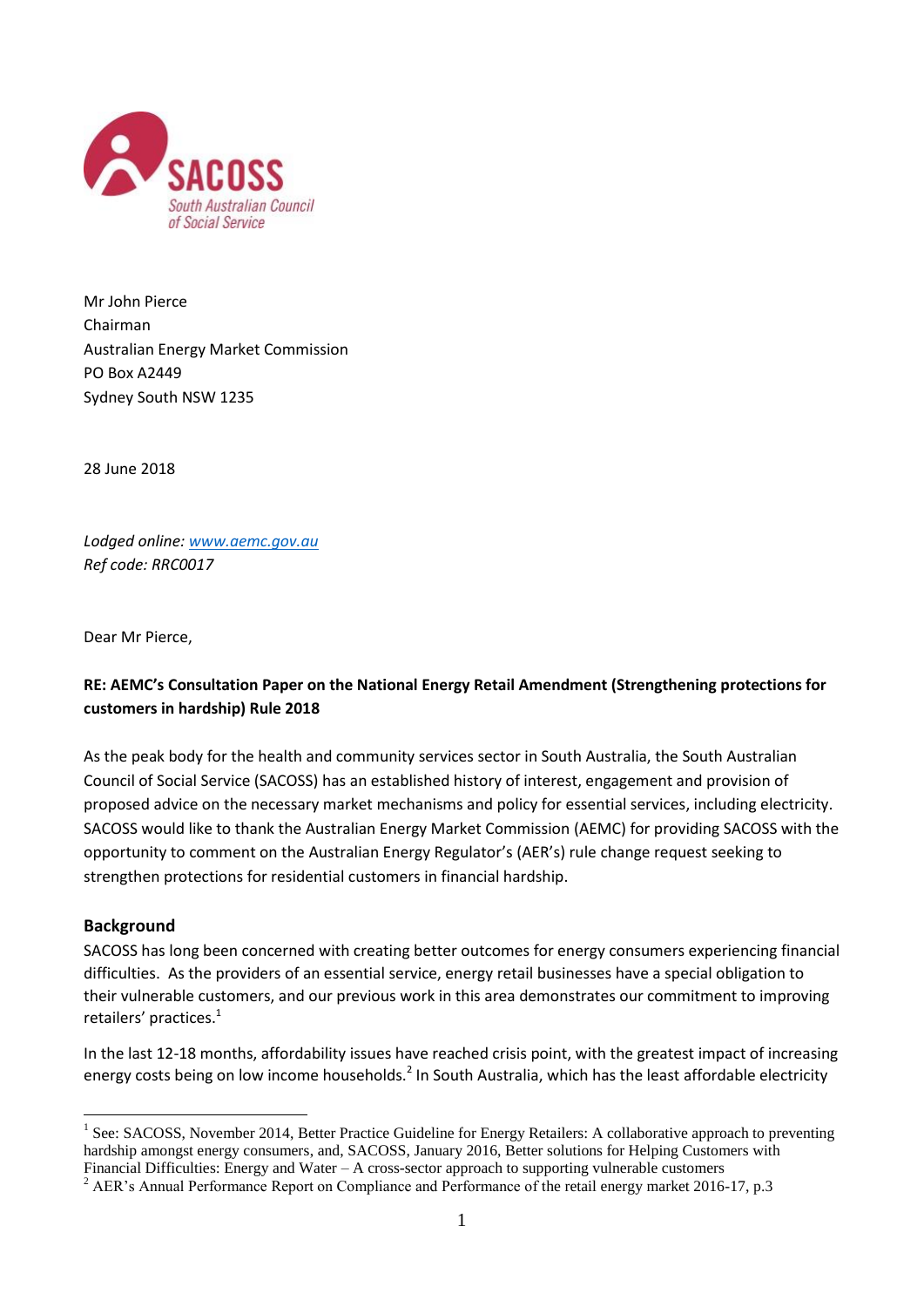in the National Electricity Market (NEM),<sup>3</sup> electricity bills alone made up 5.5% of a low income household's disposable income (after concession charges) in 2016-17. <sup>4</sup> Disconnections and energy bill debt levels increased during the 2016-17 period across the NEM, with South Australia having the largest proportion of electricity customers in debt (almost five in every 100 customers).<sup>5</sup> The AER's performance data for the first quarter of the 2017-18 financial year found the average residential bill debt for customers **not** receiving assistance via a hardship program in South Australia was \$919,<sup>6</sup> and disconnection rates are continuing to rise.<sup>7</sup> Now more than ever, ensuring access to meaningful, individualised and effective supports for customers experiencing payment difficulties is critical.

The National Energy Customer Framework (NECF) includes provisions relating to consumer protections, including:<sup>8</sup>

- how retailers should provide support to customers facing difficulty paying their bills, and
- requirements a retailer must comply with prior to disconnecting a customer for non-payment.

The legally enforceable consumer protections contained in the *National Energy Retail Law (South Australia) Act 2011<sup>9</sup>* (Retail Law) and the *National Energy Retail Rules Version 12<sup>10</sup>* (Retail Rules), are in recognition of the essential nature of the service provided by retailers to customers. The meaning and intent of the law is clear; customers experiencing difficulty in paying their energy bills, whether due to hardship or not, are entitled to the assistance and support of the retailer. $^{11}$ 

SACOSS has recently written a report on the *Effectiveness of Supports for Customers Experiencing Payment Difficulties under the NECF* (SACOSS' 2018 Report). <sup>12</sup> The focus of our report was to build on SACOSS' extensive *Review of the AER's and Essential Services Commission of Victoria's (ESC Vic's) Frameworks for Customers Facing Payment Difficulties* in November 2016 (SACOSS' 2016 Report). <sup>13</sup> In our 2018 Report, we examined the existing obligations on retailers to support customers experiencing payment difficulties under the NECF, the limitations of the current regulatory framework, the failure of many retailers to effectively and consistently provide supports, and the AER's Rule Change proposal to strengthen protections for residential customers in financial hardship.<sup>14</sup> We also summarised the AER's recent changes to the AER (Retail) *Performance Reporting Procedures and Guidelines, Version 3*. 15

1

<sup>9</sup> See National Energy Retail Law (South Australia) Act 2011 at

<sup>&</sup>lt;sup>3</sup> AER's Annual Performance Report on Compliance and Performance of the retail energy market 2016-17, p.3

AER's Annual Performance Report on Compliance and Performance of the retail energy market 2016-17, p.3

<sup>5</sup> AER's Annual Performance Report on Compliance and Performance of the retail energy market 2016-17, p.27

 $6$  Data submitted under the AER's Retail Market performance reporting guidelines (June 2012) for the period 1 July – 30 September 2017

AER, Rule Change Request, p.6

<sup>&</sup>lt;sup>8</sup> AEMC, Consultation Paper, National Energy Retail Amendment (Strengthening protections for customers in hardship) Rule 2018, 24 May 2018

[https://www.legislation.sa.gov.au/LZ/C/A/NATIONAL%20ENERGY%20RETAIL%20LAW%20\(SOUTH%20AUSTR](https://www.legislation.sa.gov.au/LZ/C/A/NATIONAL%20ENERGY%20RETAIL%20LAW%20(SOUTH%20AUSTRALIA)%20ACT%202011.aspx) [ALIA\)%20ACT%202011.aspx](https://www.legislation.sa.gov.au/LZ/C/A/NATIONAL%20ENERGY%20RETAIL%20LAW%20(SOUTH%20AUSTRALIA)%20ACT%202011.aspx)

<sup>&</sup>lt;sup>10</sup> See National Energy Retail Rules Version 12 at: [https://www.aemc.gov.au/regulation/energy-rules/national-energy](https://www.aemc.gov.au/regulation/energy-rules/national-energy-retail-rules/current)[retail-rules/current](https://www.aemc.gov.au/regulation/energy-rules/national-energy-retail-rules/current)

Part 2, Division 6 and Division 7 of the Retail Law

<sup>&</sup>lt;sup>12</sup> SACOSS, Report on the Effectiveness of Supports for Customers Experiencing Payment Difficulties, June 2018 (unpublished at this stage)

 $3\overline{\text{SACOSS}}$ , Review of the Australian Energy Regulator's and Essential Services Commission of Victoria's frameworks for customers facing payment difficulties, November 2016 see

[https://www.sacoss.org.au/sites/default/files/public/documents/Reports/161101\\_EnergyPaymentDifficultiesFrameworks](https://www.sacoss.org.au/sites/default/files/public/documents/Reports/161101_EnergyPaymentDifficultiesFrameworksReport_Final.pdf) [Report\\_Final.pdf](https://www.sacoss.org.au/sites/default/files/public/documents/Reports/161101_EnergyPaymentDifficultiesFrameworksReport_Final.pdf)

 $\frac{14}{14}$  SACOSS notes that the AER states 'financial hardship', whereas the AEMC refers simply to 'hardship'

<sup>&</sup>lt;sup>15</sup> AER (Retail Law) Performance Reporting Procedures and Guidelines, Version 3, April 2018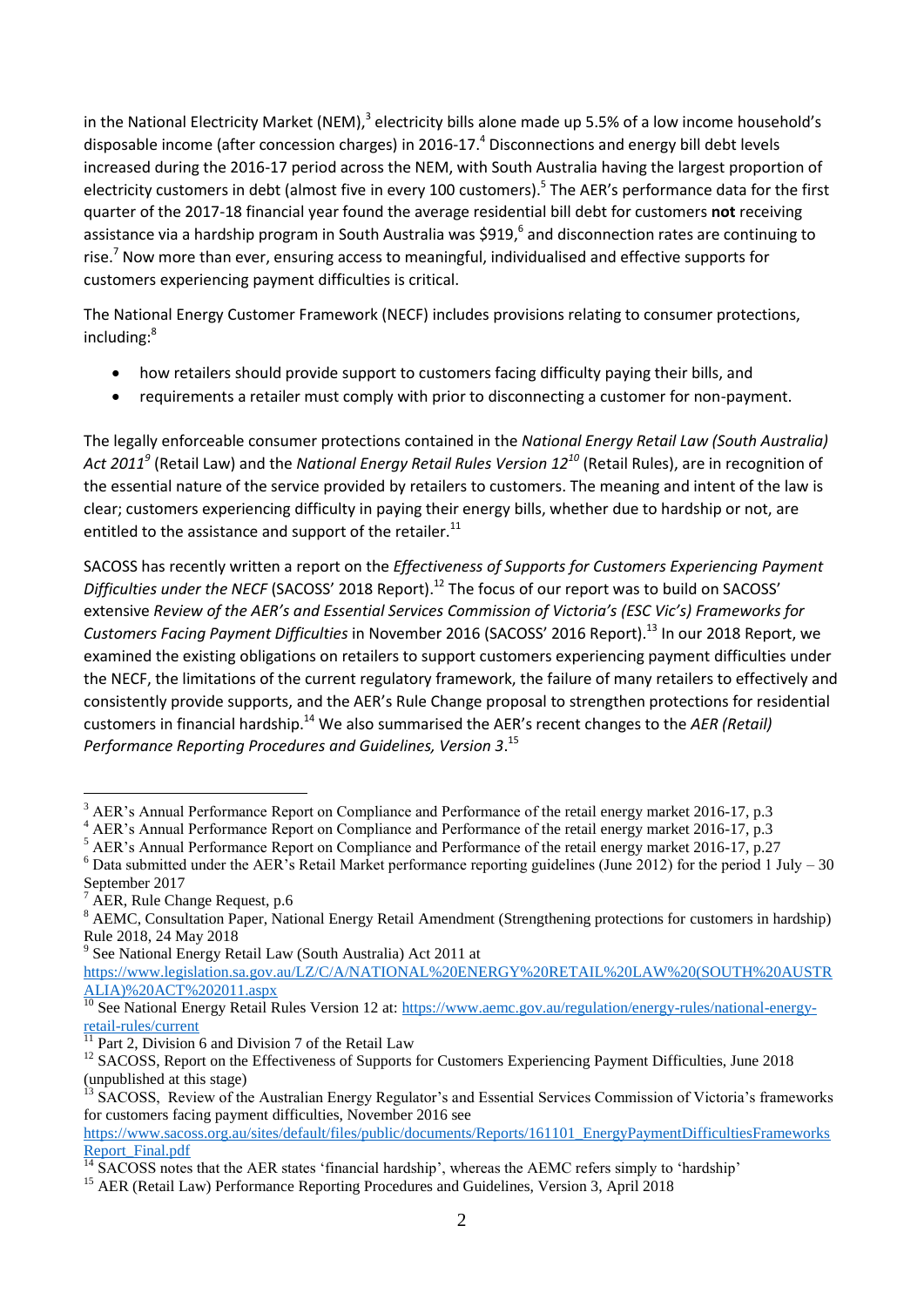SACOSS has attached a copy of our 2018 Report to this submission. While this submission repeats some of the relevant content from our Report, we are seeking the AEMC consider the entire Report in support of this submission.

### **Question 1 Rationale for rule change - adequacy of the current approach to hardship**

**(a) To what extent do you consider that the current approach to the application of hardship policies provides adequate protections to consumers in financial difficulty?**

**(b) Are general obligations that are more difficult to enforce leading to inadequate consumer protections?**

Section 43 of the Retail Law<sup>16</sup> makes provision for customer hardship policies, with sub-section 43(1) stating (our emphasis):

*'the purpose of a retailer's customer hardship policy is to <i>identify* residential customers experiencing *payment difficulties due to hardship and to assist those customers to better manage their energy bills on an ongoing basis'.*

It is worth breaking this section down to clearly articulate the specific purpose of retailers' hardship policies:

- to **identify** residential customers experiencing payment difficulties **due to hardship**
- to **assist** those customers to better manage their energy bills on an **ongoing** basis.

One of the purposes of a retailer's hardship policy then, and the first minimum requirement under section 44 of the Retail Law, relates to the **identification of hardship customers**. Section 44(a) requires retailer's hardship policies to include processes to:

'**identify** residential customers experiencing payment difficulties due to hardship, including **identification by the retailer** and **self-identification** by a residential customer' (our emphasis).

As summarised in our 2018 Report, the AER's Hardship Reviews, stakeholder feedback, the Origin enforcement action and the performance reporting data all point to a failure by retailers to consistently and pro-actively identify hardship customers. The AER has observed that 'pro-active identification practices for customer referral to hardship programs are different for each retailer'.<sup>17</sup> Increasing levels of debt and disconnections, coupled with decreasing numbers of customers on hardship programs (in South Australia) would indicate retailers' identification processes (both self-identification and retailer identification) are not operating to achieve outcomes consistent with the intent of the consumer protections under the NECF.

SACOSS submits the issue of identification of hardship customers by retailers is of central importance in a consideration of whether the current approach provides adequate protections for customers in financial difficulty. Retailer's processes of identification (both self-identification and retailer identification) can represent a significant barrier to residential customers' equitable access to hardship supports.<sup>18</sup> The issue of identification (and therefore access) arises as a consequence of the definition of 'hardship customer' under the Retail Law. In summary, the Retail Law defines a hardship customer to mean:

<sup>&</sup>lt;u>.</u> <sup>16</sup> Part 2, Division 6 of the Retail Law and Part 3 of the Retail Rules deal with customer hardship.

<sup>&</sup>lt;sup>17</sup> AER. Rule Change Request, p.8

 $18$  Section 45(3) of the Retail Law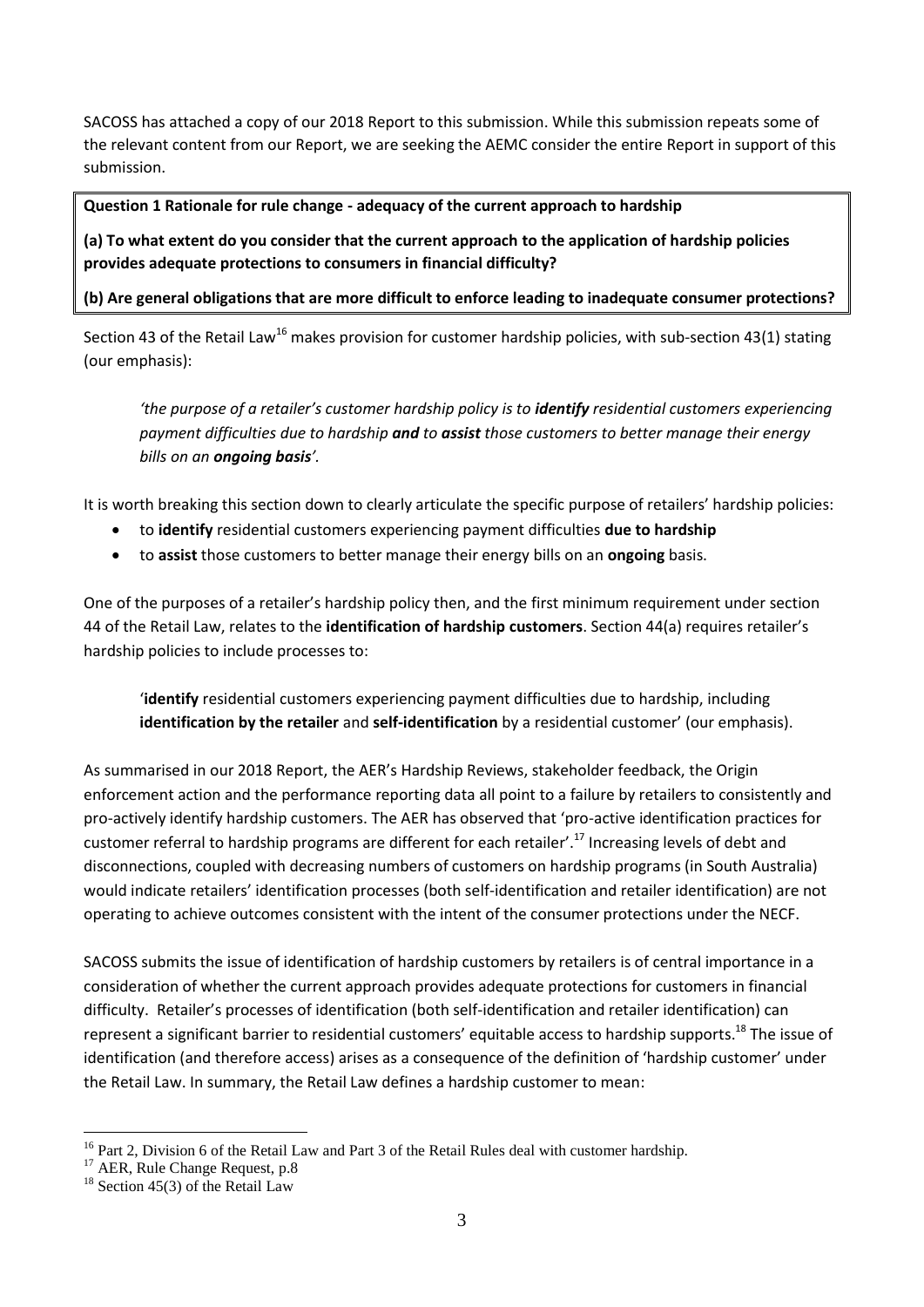# *'a residential customer of a retailer who is identified as a customer experiencing payment difficulties due to hardship in accordance with the retailer's hardship policy.*' 19

Therefore, the definition of a hardship customer is tied to the identification processes contained within a retailer's hardship policy. SACOSS believes that tying the definition of 'hardship customer' to retailer's hardship policies has acted as a significant limitation on access to hardship supports for vulnerable customers. If the AER can bring consistency to the process of identification (both retailer identification and self-identification) SACOSS submits the goal of equitable access to hardship supports will be more achievable.

Through its 2015 and 2017 Hardship Reviews, the AER found that there were significant differences between retailers in their treatment of vulnerable customers, the AER found that retailers:

- differed in both processes used to identify customers with payment difficulties and their efforts to contact customers who have been identified as at risk<sup>20</sup>
- offered different types and different levels of assistance such as extension of time to pay, realistic payment plans and referrals to the retailer's hardship program.<sup>21</sup>

Unsurprisingly, the AER's 2017 Review found that the practice of **early identification and access** to hardship programs by retailers was inconsistent and potentially inadequate. The AER found that retailers used a number of different 'pathways' to pro-actively identify customers for facilitating referral to hardship programs and this resulted in inconsistency and uncertain outcomes for consumers.<sup>22</sup> Given studies have shown that few people self-identify as being in hardship,<sup>23</sup> the issue of pro-active identification of hardship customers by the retailer is **critical** to the effective operation of hardship supports under the NECF. The AER's Rule change proposal represents an opportunity to create a more inclusive, consistent and equitable process for identifying hardship customers under retailers' hardship policies.

The AER's Reviews also found that a high number of **non-hardship** customers were disconnected with debts over \$1000, and high numbers of **non-hardship** customers had average debts over \$1000 for over 12 months.<sup>24</sup> These figures highlight the failure of retailers to both identify customers in hardship and to provide adequate supports to those customers who fall outside the 'hardship' definition in line with their obligations under the NECF<sup>25</sup> (including the protection from disconnection).

The AER's 2016-17 Performance Report found that (across jurisdictions) more retailers were offering payment plans to customers in the 2016-17 reporting period, but more customers were being excluded from hardship programs.<sup>26</sup> indicating retailers may be limiting access to those programs. Feedback from SACOSS'

<sup>&</sup>lt;sup>19</sup> Section 2 of the Retail Law

<sup>&</sup>lt;sup>20</sup> SACOSS, 2016 Report, p.39

<sup>21</sup> SAOCSS, 2016 Report, p.39

<sup>&</sup>lt;sup>22</sup> AER, Rule Change Request, p.8

<sup>&</sup>lt;sup>23</sup> ESRO Ltd, Vulnerability exposed: The consumer experience of vulnerability in financial services, December 2014, p.3 <https://www.fca.org.uk/publication/research/vulnerability-exposed-research.pdf>

 $\overline{^{24}$  AER, Rule Change Request, p.8

<sup>&</sup>lt;sup>25</sup> As summarised in SACOSS' 2018 Report

<sup>&</sup>lt;sup>26</sup> Over this period the rate of customers exiting hardship programs due to exclusion increased from 46% to 57% see: AER's Annual Performance Report on Compliance and Performance of the retail energy market 2016-17, p.4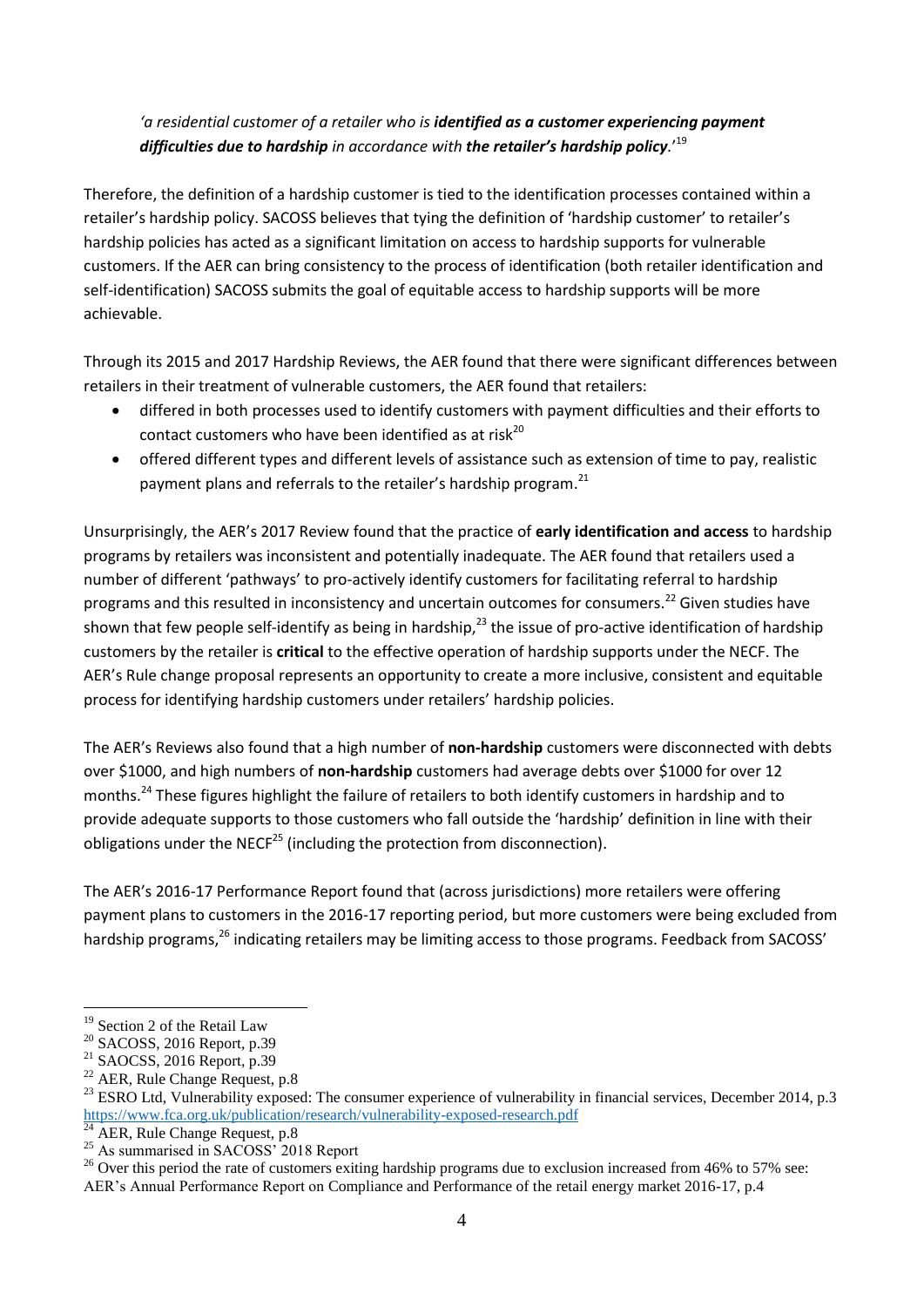member organisation, the South Australian Financial Counsellor's Association (SAFCA) supports this view, citing:<sup>27</sup>

- experience of dealings with obstructionist staff, untrained staff and inaccessible staff (indicating a lack of operational commitment to hardship programs by the retailer)
- consistent failures of retailers to proactively identify customers in hardship, despite customers' burgeoning debt levels (sometimes in the thousands of dollars)
- evidence of retailers limiting access to hardship programs by requiring customers 'demonstrate a willingness or commitment to pay' through a series of fortnightly payments which the customer cannot meet (gatekeeping practices).

The AER identified significant increases in the proportion of customers excluded from hardship programs in 2016-17.<sup>28</sup> The AER noted in its Performance Report that AGL's rate of exclusions for electricity **nearly tripled** (to 64 per 100 hardship customers who exited in 2016–17), reflecting an increase from 2100 to 11 200 excluded customers.<sup>29</sup> SACOSS submits the current practices of excluding customers from hardship programs, and applying pre-requisites to re-entry to those programs, does not align with retailers' obligations to both hardship customers and customers experiencing payment difficulties under the NECF.

As outlined above, the central purposes of a retailers' hardship policy is to identify customers in hardship and to assist those customers to better manage their bills on an **ongoing basis**. Excluding customers from hardship supports is inconsistent with assisting customers on an ongoing basis, and imposing payment obligations prior to re-entry is inconsistent with retailers' broad identification obligations (including selfidentification), and the principle of fair and impartial access.<sup>30</sup> Further, where a customer is excluded from a hardship program, they are reliant on the protections under the NECF for the broader group of 'customers experiencing payment difficulties', and it is not apparent that retailers are applying those protections consistently.

As noted in our 2018 Report, case studies provided to SACOSS via membership organisations,<sup>31</sup> as well as the AER's hardship reviews<sup>32</sup> and performance reporting data.<sup>33</sup> paint a grim picture of the disconnect between the legal obligations imposed on retailers to support customers experiencing financial difficulty and the reality of the supports accessed by, and provided to, those customers. The current approach is not working and a more inclusive process for identifying hardship customers, together with a more consistent approach to the application of protections offered to customers experiencing payment difficulties, is needed.

In relation to the enforceability of general obligations within hardship policies, SACOSS submits that it may be more difficult, but not impossible for the AER to enforce general obligations. All hardship policies must be approved by the AER in accordance with their approval powers under section 45 of the Retail Law. The

<sup>29</sup> AER's Annual Performance Report on Compliance and Performance of the retail energy market 2016-17, p.39

 $27$  South Australian Financial Counsellors Association, Survey of 23 financial counsellors re: proposed AER Rule Change, 19 June 2018

<sup>&</sup>lt;sup>28</sup> An increase from 46 per cent in 2015/16 to 57 per cent in 2016/17 for electricity customers in NECF regions.

 $30$  Equitable access, Section 45(3) of the Retail Law

 $31$  Uniting Communities has provided SACOSS with 10 case studies and additional observations from a range of financial counsellors and Low Income Support workers on the impact of 'energy stress' on 10 customers in South Australia <sup>32</sup> See AER, Review of Energy Retailer's Customer Hardship Policies and Practices, January 2015 as well as the AER's

<sup>2017</sup> Hardship Review, the results of which are summarised in the AER's rule change request to strengthen protections in the Retail Rules for customers in financial hardship, 21 March 2018

<sup>&</sup>lt;sup>33</sup> AER's Annual Performance Report on Compliance and Performance of the retail energy market 2016-17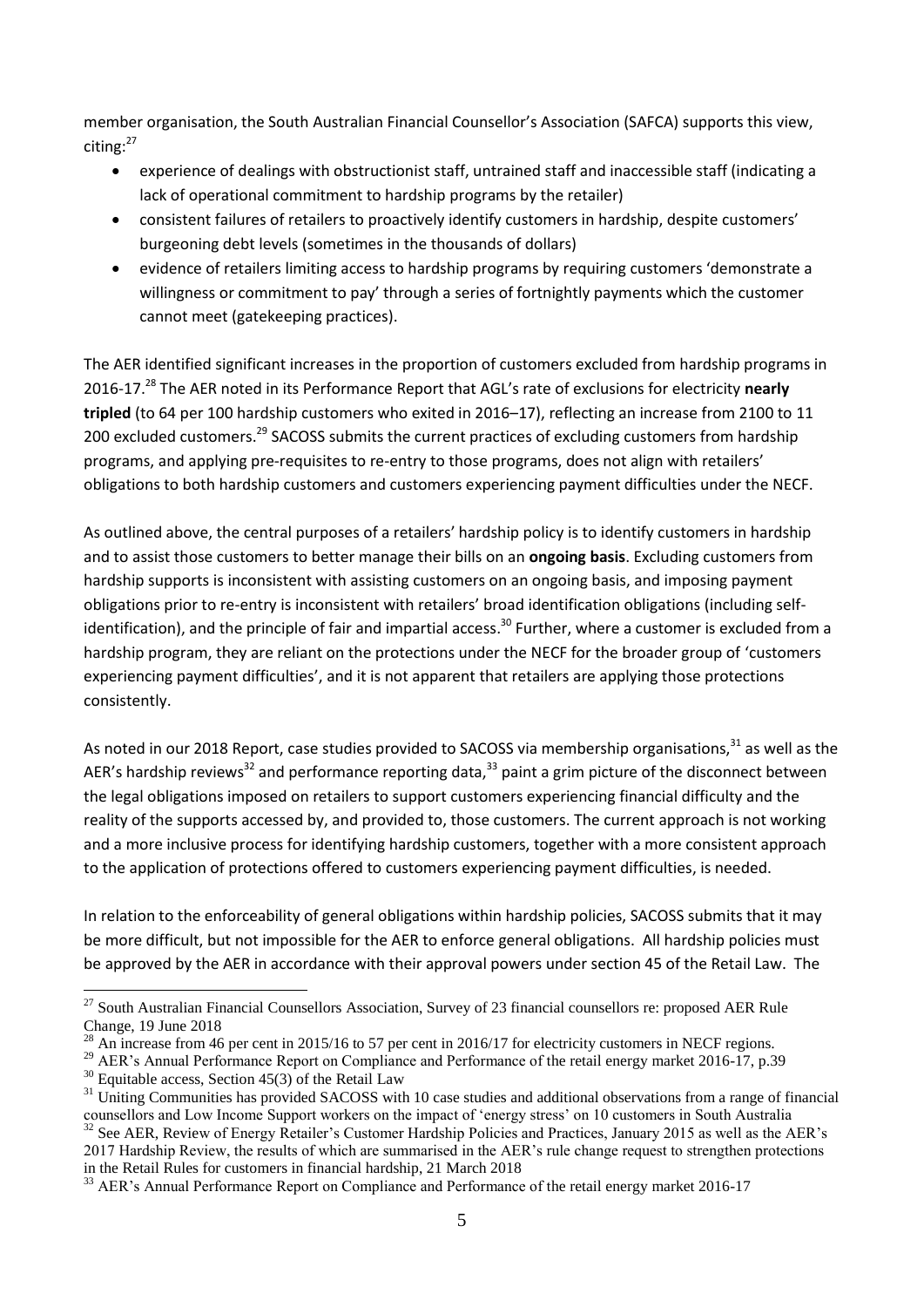AER must be satisfied of a number of matters, including that the policy contains the minimum requirements set out in section 44. Therefore, all approved policies have been found by the AER to contain the minimum requirements (whether in general or more specific terms). Section 43(2)(c) requires the retailer must 'maintain and implement the policy', therefore, SACOSS submits where the retailer has failed to offer supports to a hardship customer in accordance with the minimum requirements, it has failed to maintain and implement its policy.

Section 308 of the Retail Law and section 277 of the Gas Law give the AER the power to serve an infringement notice on a retailer that the AER 'has **reason to believe** has breached a civil penalty provision.'<sup>34</sup> Notably, 'under the Regulatory Powers Bill and those schemes administered by ACMA, the ACCC and ASIC, the regulator must have *reasonable grounds* to believe that a person has contravened a provision subject to an infringement notice, before issuing the notice'.<sup>35</sup> SACOSS therefore submits that the AER does not necessarily need to rely on specific commitments, as the evidence of the breach need only give rise to a 'reason to believe', which is a relatively low threshold. SACOSS submits that where, for example, a retailer has failed to provide a customer with information about concessions or rebates (in accordance with section 44(c) of the Retail Law and Rule 33(3) of the Retail Rules), then the AER arguably has 'reason to believe' that the retailer has failed to maintain and implement its policy (and has failed to comply with its obligations in accordance with Rule 33(3), which is also a civil penalty provision).

Nevertheless, SACOSS understands the AER's concerns around enforceability and agrees that clear, action based statements more easily support a 'reason to believe' the retailer has failed to maintain and implement its policy, than general, principle-based statements.

#### **Question 2 Hardship indicators**

**(a) Do the current indicators appropriately reflect the success or failure of hardship policies in protecting consumers who are facing financial difficulty? Please explain your perspective.**

**(b) Should the hardship program indicators reside in the binding Hardship Guidelines as proposed or remain as separate to the Guidelines as a stand-alone requirement in the NERR? Please explain your perspective.**

SACOSS' 2018 Report reviewed the AER's recent amendments and additions to the Hardship Program Indicators, which will come into effect on 1 January 2019. SACOSS supports the inclusion of these additional indicators (as well as the inclusion of additional indicators relating to customers experiencing payment difficulties and disconnection) and submits that the new indicators will operate to provide a more complete picture of the effectiveness of the application of the consumer protections under the NECF

SACOSS believes the Hardship Program Indicators should remain a stand-alone requirement in the Retail Rules. Therefore, we submit the proposed Rule giving the AER the power to develop a Hardship Guideline should be separate from the existing Rule 75. SACOSS repeats the reasons for our views on the location of the Hardship Program Indicators contained in our 2018 Report, below.

The hardship program indicators are currently contained in Schedule 4 of the AER (Retail) Performance Reporting Procedures and Guidelines. Section 287 of the Retail Law provides that the AER must determine

 $34$  Section 277(1) of the National Gas Law

<sup>&</sup>lt;sup>35</sup> NERA, Review of enforcement regimes under the National Energy laws: A Repot Prepared for the Standing Council on Energy Resources, November 2013, p.107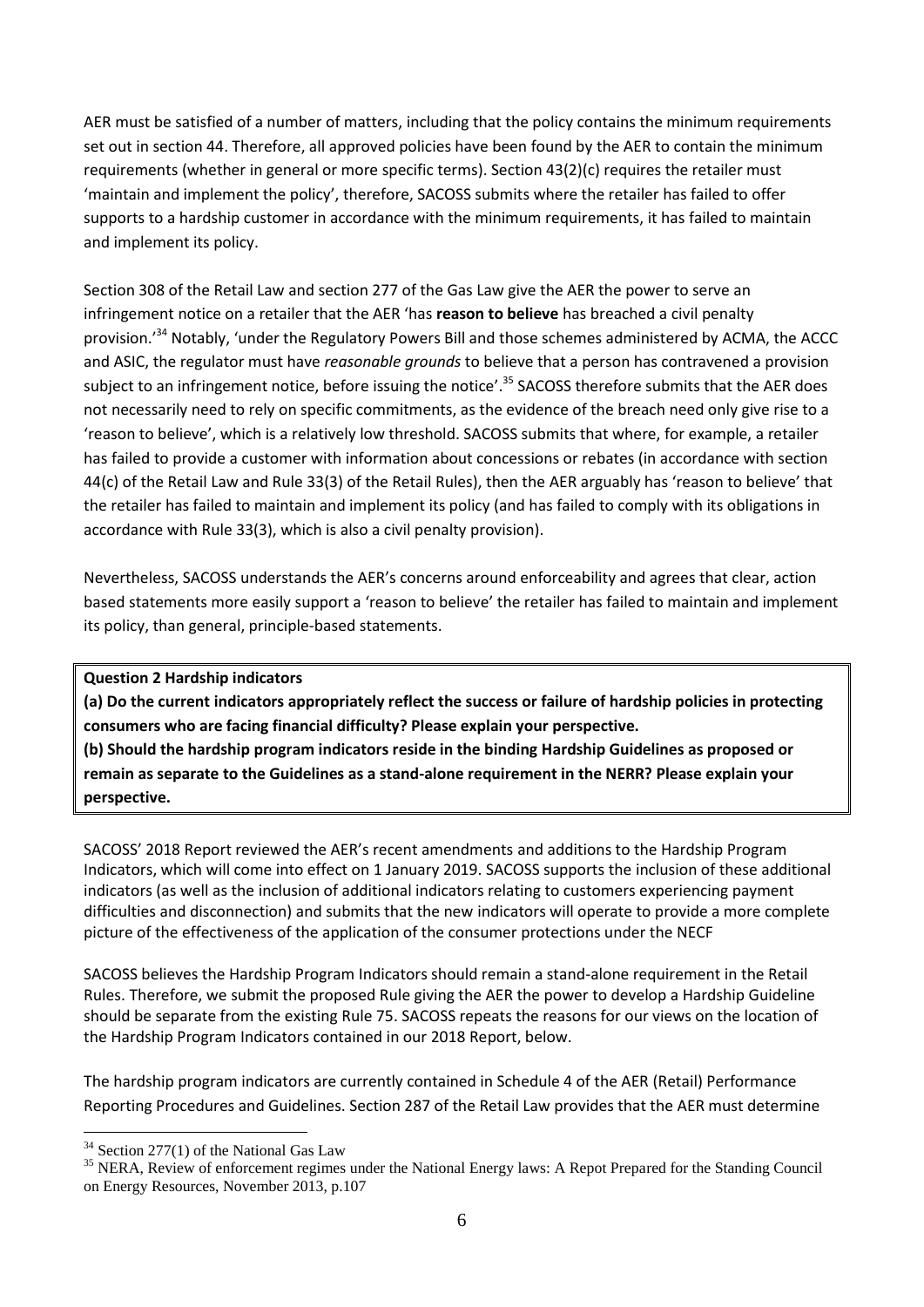and publish hardship program indicators in accordance with the Rules, and that the Rules may make provision for the:

- content and development of hardship program indicators
- development and consultation about hardship program indicators
- determination, amendment and publication of hardship program indicators.

The proposed Rule Change, as it relates to hardship program indicators, is consistent with the intent of the Retail Law to have provisions that relate to hardship indicators contained within the Retail Rules.

Section 282(1)(a) of the Retail Law (relevantly) provides that 'a regulated entity' (or a retailer) must submit to the AER, **in the manner and form required by the AER Performance Reporting Procedures and Guidelines**, information and data relating to the performance of the retailer against the hardship program indicators. This subsection is a civil penalty provision; a failure of the retailer to submit the information required by the Performance Guidelines against the hardship program indicators may attract the exercise of the AER's enforcement powers. Therefore, SACOSS questions whether the AER's proposed Rule 75 would require amending the Retail Law to reflect publication of the indicators in the proposed Hardship Guideline, or whether the Performance Reporting Guideline will still contain the information and data required to be submitted in relation to the performance of the retailer against the hardship program indicators. In other words, would the hardship program indicators be separately published to the information and data required?

In the interests of having all required information relating to performance in one place, SACOSS submits the hardship performance indicators, the required data and relevant reporting should remain in the AER's Retail Performance Reporting Procedures and Guidelines. SACOSS considers it would be somewhat confusing for retailers and stakeholders to have to consult both the proposed Hardship Guideline to determine what indicators they are required to report against, and then the Performance Reporting Guideline to determine the manner and form of the data they are required to provide.

In addition, Schedule 3 to Version 3 of the Performance Reporting Guidelines<sup>36</sup> contains performance indicators relating to 'handling customers experiencing payment difficulties'. This section also includes definitions of 'energy bill debt', 'payment plans' and 'Centrepay'. There are currently 13 indicators relating to customers experiencing payment difficulties against which retailers are required to report (indicators S3.15 - S3.28) under the amended Version 3 of the Performance Reporting Guidelines. Schedule 3 also contains indicators relating to disconnection (indicators S3.36-S3.39).

Given the importance of the data and information collected in relation to disconnection and customers experiencing payment difficulties (particularly regarding how this information provides a more complete picture around data on hardship customers and vulnerable customers generally), SACOSS considers it is reasonable to keep the Hardship Indicators together with these related indicators within Version 3 of the Performance Reporting Guidelines, rather than moving them to the proposed Hardship Guideline. In addition, there are definitions of certain terms contained in Schedule 3 that are referred to in Schedule 4

<sup>&</sup>lt;sup>36</sup> AER, Final Instrument: Amendments to AER (Retail) Performance Reporting Procedures and Guidelines, Version 3, April 2018, p. 18 [https://www.aer.gov.au/system/files/Final%20Instrument%20-](https://www.aer.gov.au/system/files/Final%20Instrument%20-%20AER%20%28Retail%20Law%29%20Performance%20Reporting%20Procedures%20and%20Guidelines%20-%20%20April%202018_1.pdf) [%20AER%20%28Retail%20Law%29%20Performance%20Reporting%20Procedures%20and%20Guidelines%20-](https://www.aer.gov.au/system/files/Final%20Instrument%20-%20AER%20%28Retail%20Law%29%20Performance%20Reporting%20Procedures%20and%20Guidelines%20-%20%20April%202018_1.pdf) [%20%20April%202018\\_1.pdf](https://www.aer.gov.au/system/files/Final%20Instrument%20-%20AER%20%28Retail%20Law%29%20Performance%20Reporting%20Procedures%20and%20Guidelines%20-%20%20April%202018_1.pdf)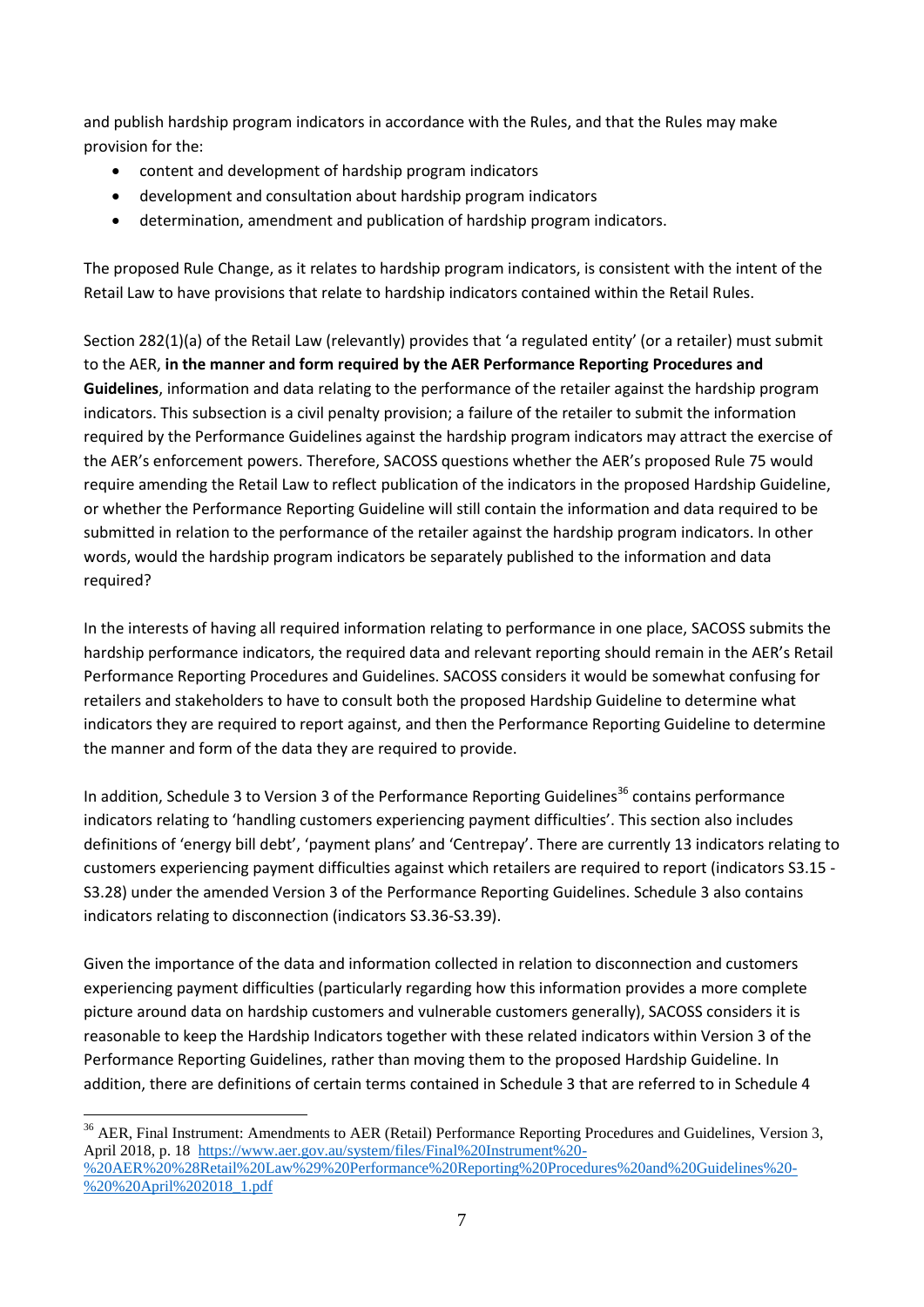(Hardship Program Indicators), so keeping these indicators within the same document allows for ease of cross-referencing.

SACOSS believes that the separation of the Hardship Program Indicators from the other indicators relating to customers experiencing payment difficulties will perpetuate the (sometimes unhelpful and often artificial) distinction between these two groups of customers. SACOSS refers the AEMC to our review of Version 3 of the AER's Performance Reporting Guideline contained in our 2018 Report. SACOSS submits the information provided to the AER by retailers in accordance with the Hardship Program Indicators cannot be viewed in isolation; it must be placed in the context of the information relating to customers experiencing payment difficulties, to be meaningful.

In relation to the proposed Rule 75, SACOSS considers the existing civil penalty that applies to retailers under section 282(1) is sufficient to ensure retailers provide the required information against the hardship program indicators.

#### **Question 3 Proposed approach**

**(a) Are you of the view that Hardship Guidelines that include standard statements adequately protect the long-term interest of consumers in financial difficulty, while providing retailers with flexibility in how they apply hardship provisions?**

**(b) Is there another approach that would better meet the requirements under the NERL in relation to customers in hardship, and allow retailers to meet their obligations more efficiently?**

Retailers' current policies are (by and large) divergent, confusing, full of exclusions and pre-conditions, poorly drafted and can tend to obfuscate the minimum consumer protections under the NECF. SACOSS believes that in some cases, the current policies are more concerned with limiting access to hardship supports, than recognising and applying retailers' obligations at law.

SACOSS agrees with the AER that a binding Hardship Guideline would be a positive step towards ensuring that retailers' hardship policies are consistent, the protections are clearly articulated and accessible for consumers, and breaches are easier to identify and enforce. SACOSS supports the AER's proposal to achieve consistency through the development and inclusion of 'standard statements' within the proposed Guideline, which reflect the minimum requirements under section 44.

It is important to point out that the AER's proposal does not involve the imposition of prescriptive processes and operational practices onto retailers, nor does it involve the imposition of additional obligations, or expand existing obligations. It is proposing to clearly articulate the existing **minimum** requirements under the Retail Law, through the development and inclusion of standard statements in those policies.

SACOSS supports the clear expression of **all** retailers' obligations to consumers under the NECF being consistently and actively communicated to **all** consumers, by both retailers and the AER. Increasing awareness of supports customers can expect to receive from retailers (in line with the law) is crucial to improving outcomes for customers experiencing payment difficulties.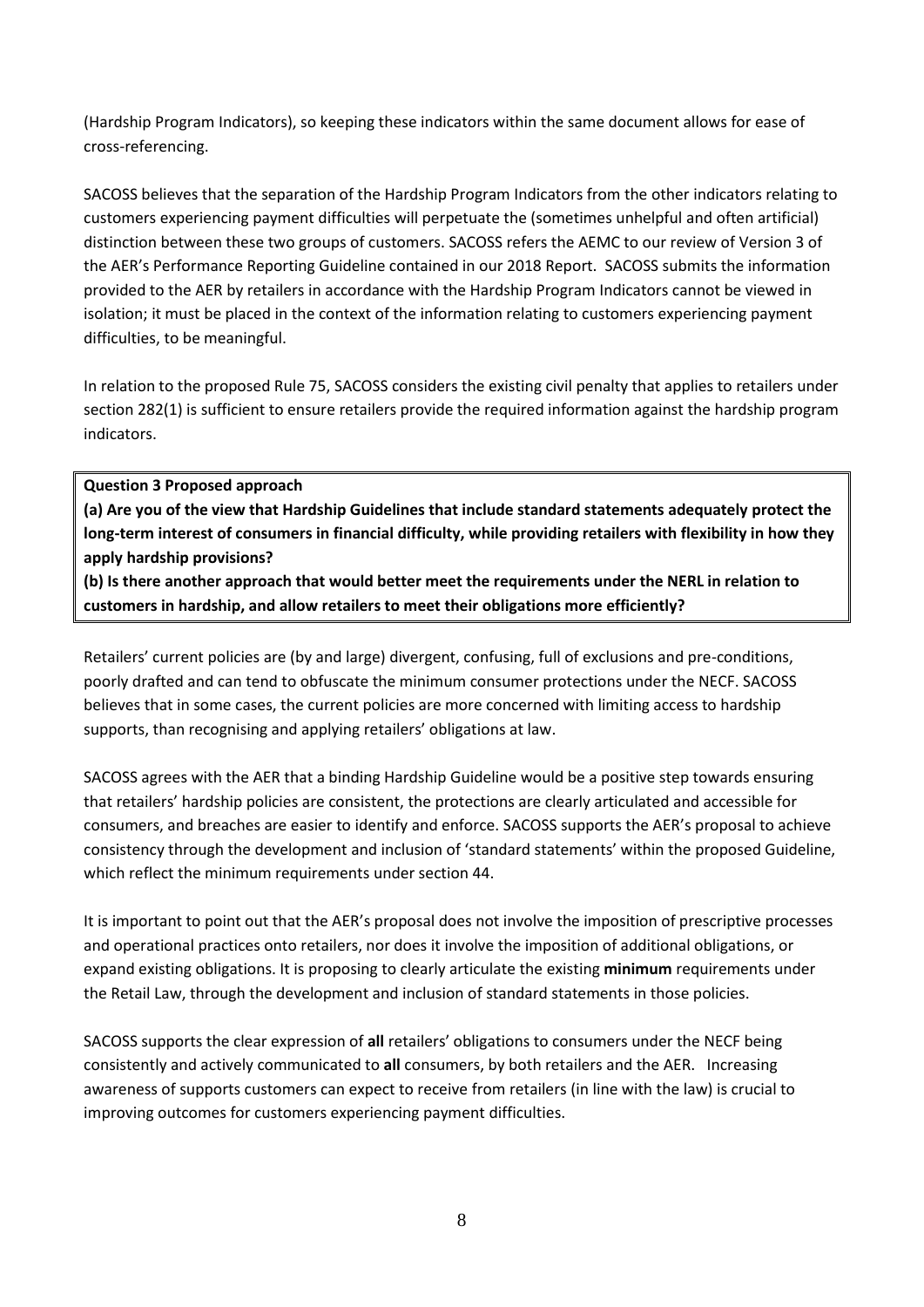While SACOSS agrees with the AER that industry wide consistency through standard statements will lead to better outcomes for consumers, we don't believe that this measure alone will be sufficient to protect the 'long-term interests of consumers in financial difficulty'.

Where the retailer's policy includes the standard statements, SACOSS cautions against the AER 'fast-tracking' its approval processes. We believe the AER needs to continue to properly exercise its decision-making powers to ensure the proposed hardship policy contributes to the achievement of the overarching purpose<sup>37</sup> and aligns with the principles contained in section 45 of the Retail Law (including ensuring equitable access). The inclusion of 'standard statements' alone should not be considered sufficient to satisfy the AER's approval processes for hardship policies under the Retail Law.

The AER has indicated that retailers would be required to include these standard statements in their policies, but would be able to set out **how** they will **implement** these standard statements.<sup>38</sup> Therefore, retailers will retain flexibility in how they implement the standard statements that meet the minimum requirements.<sup>39</sup>

SACOSS submits that the retailer's implementation processes are central to the meaningful operation of the standard statements containing the minimum requirements (including implementation processes around **identification**). The AER's assessments of retailers' *implementation processes* within their hardship policies will be of key importance in ensuring those policies are consistent with the retailer's minimum obligations, the purpose of the policy and the underlying principles.

We believe that where a retailer's policy includes implementation processes that restrict the application of the stated minimum requirement (for example by exclusions or pre-requisites to entry / re-entry into hardship programs) then those policies should not be approved by the AER under the proposed rule, and associated provisions of the Retail Law.<sup>40</sup> Therefore, in the balancing act between prescription and flexibility, SACOSS submits it is of primary importance that the AER ensure the meaning and intent of the consumer protections for hardship customers under the NECF are expressed and applied in accordance with the Retail Law. Flexibility and innovation are important, but need to fall within the parameters set by the law and overseen by the AER.

To remind retailers and customers of the principles underlying hardship policies, SACOSS suggests the AER could include a standard statement in line with section 45(3) stating (our emphasis):

*This policy has been approved by the AER and is consistent with the principles that:*

- *The supply of energy is an essential service for all residential customers.*
- *Retailers should assist hardship customers to avoid disconnection solely due to an inability to pay their energy bills.*
- *Disconnection of hardship customers due to an inability to pay their energy bills, should be a last resort option.*
- *All residential customers should have equitable access to hardship policies.*
- *Hardship policies should be transparent and applied consistently.*

SACOSS suggests this introductory statement would provide the appropriate context for consumers and retailers in relation to the content of the retailer's hardship policy, including the standard statements setting

 $37$  To identify and assist customers on an ongoing basis, as contained within section 43(1) of the Retail Law.

<sup>&</sup>lt;sup>38</sup> AER, Rule Change Request, p.15

<sup>39</sup> AER, Rule Change Request, p.15

<sup>&</sup>lt;sup>40</sup> As we believe that pre-requisites to re-entry are unfair and do not align with the principle of equitable access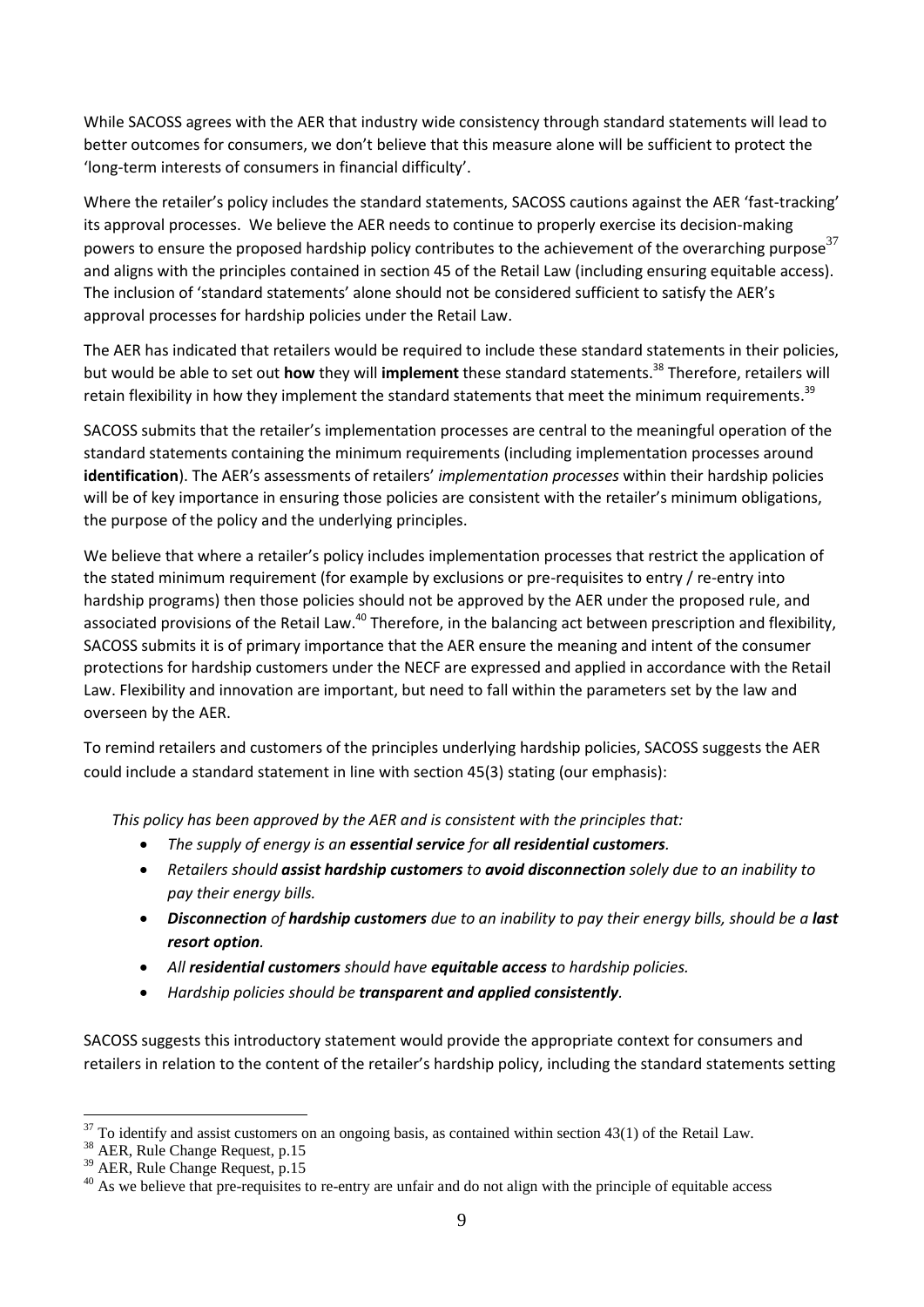out the minimum requirements, as well as the processes adopted by retailers in order to give effect to those statements.

Further, SACOSS submits the proposed development and inclusion of standard statements in retailers' hardship policies represents an important step on the path to improving outcomes for consumers, but equally as important, is retailers' *approach* to providing supports. The AER has suggested that the application of standard statements will 'result in retailers adopting a **more consistent approach** in their engagement with vulnerable consumers'.<sup>41</sup> SACOSS is hopeful that this will be the case, but to achieve this goal, retailers need to have processes that support communication with consumers in a way that empowers and engenders trust. For example, the statement contained in the AER's Rule Change Request that 'under a retailer's hardship program they can expect to receive...advice on payment plans',<sup>42</sup> should not be considered sufficient to unilaterally address the issue of unaffordable and unsustainable payment plans. The retailer's *approach* to establishing payment plans also needs to be addressed alongside regulatory changes, for example through applying the SPPF's good practice principles of empathy and respect, flexibility and consistency.

SACOSS agrees with the central theme of the AER's Rule Change Request, which is to promote clarity and consistency (not just for consumers, but also retailers) in the communication and application of retailers' minimum obligations to hardship customers under the NECF, through the development of a binding Guideline. SACOSS is of the view, as expressed later in this submission, that it is equally important to promote clarity for consumers and retailers around retailers' obligations under the NECF to **all** customers experiencing payment difficulties, and suggests that a binding Guideline that sets out a retailers' obligations to all customers experiencing payment difficulties would engender broader consumer awareness of rights and obligations, and would also enable retailers to meet their obligations to all customers more efficiently.

#### **Question 4 Enforceability of Hardship Guidelines**

**The AER proposed that all the Hardship Guidelines be enforceable. Do you agree that all aspects of the guidelines should be enforceable? If not, what aspects of the guidelines should or should not be enforceable and why?**

SACOSS understands that, broadly speaking, for a guideline to be binding it must be created pursuant to a legislative power. If made, Rule 75 would give the AER the power to develop a Hardship Guideline, which would therefore be binding on industry.

The AER has proposed that 'due to the issues observed with implementation of hardship policies and the importance of these protections to energy consumers, we propose this rule (proposed Rule 75) is a civil penalty provision'.<sup>43</sup>

SACOSS is somewhat confused about the AER's proposal to make Rule 75 a civil penalty provision in its entirety. Most of the obligations contained in the proposed Rule 75 are imposed upon the AER. Namely, the AER **must** make a hardship policy guideline that must specify hardship program indicators and **may** specify other matters (including processes for approving retailers' hardship policies and 'standardised statements' reflecting the requirements under section 44 of the Retail Law).

<sup>41</sup> AER, Rule Change Request, p.16

<sup>42</sup> AER, Rule Change Request, p.14

<sup>43</sup> AER, Rule Change Request, p.15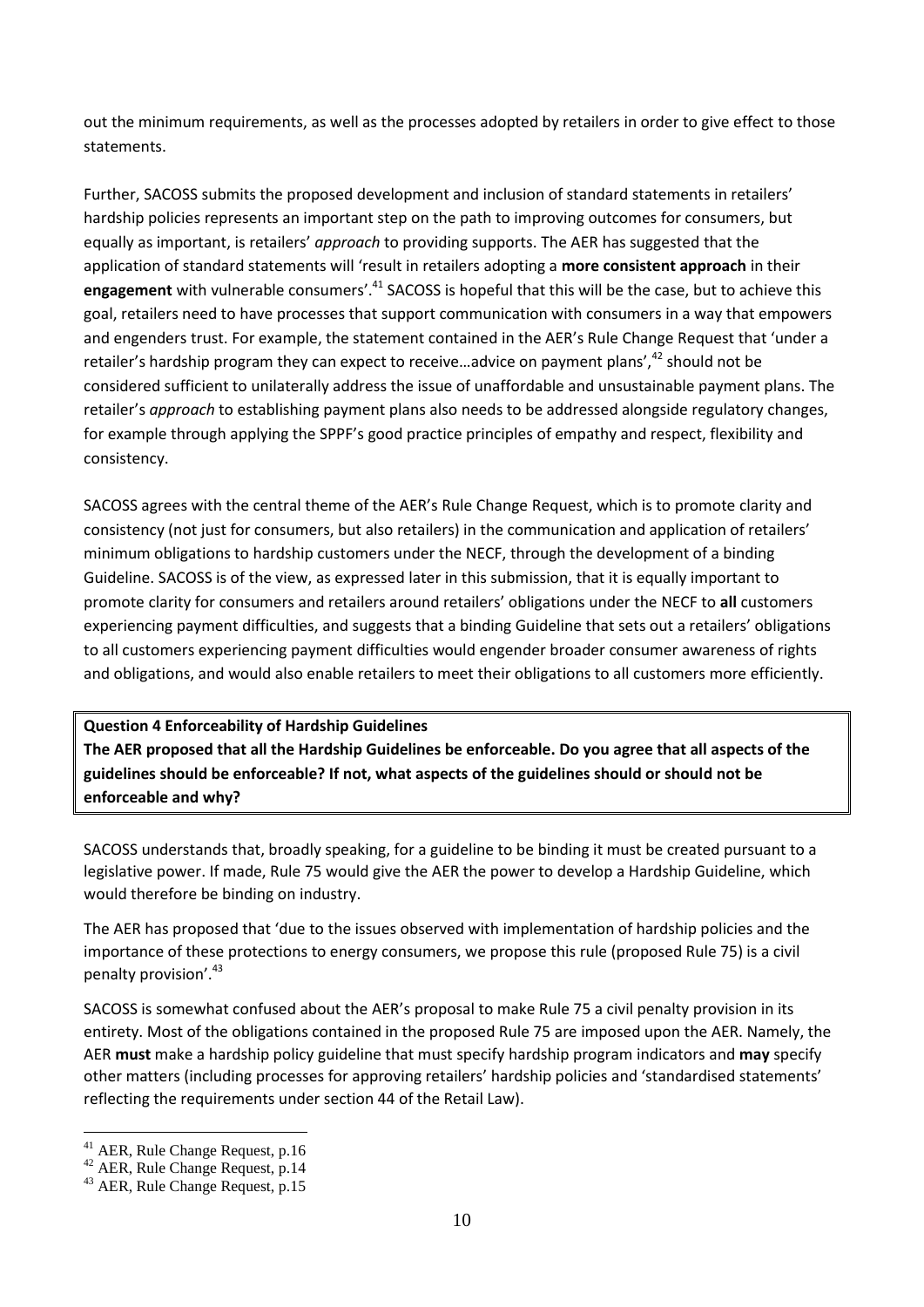However, the proposed Sub-Rule 75(5) does provide that (our emphasis):

## *(5) A retailer's customer hardship policy submitted to the AER under section 43(2) must contain any matter specified in the customer hardship policy guidelines as a matter that must be contained in a customer hardship policy.*

This obligation is clearly placed on retailers, and therefore SACOSS considers it could appropriately be a civil penalty provision. The intent of this sub-rule is to ensure retailers observe the requirements of the hardship guideline when drafting their proposed hardship policy and that the retailers' draft policies therefore contain the required statements and processes at the time they are **submitted** to the AER for approval.

It is worth noting that the AER will still be approving the policies in accordance with section 45 of the Retail Law, and will arguably only approve policies that contain 'matters that must be contained in a hardship policy'. Therefore, the AER would still retain the power to refuse to approve the policy on the basis that it does not contain the minimum requirements (or contribute to the achievement of the purpose and align with the principles). SACOSS believes the development of a Hardship Guideline that includes standard statements will better enable the AER to more readily identify deficiencies in proposed policies, but we repeat our concern that the AER continue to exercise its approval powers in accordance with the Retail Law.

SACOSS submits that where retailers are required to include the minimum obligations within their policies in the form of standard statements, then the most important power the AER can use to enforce compliance with the 'standardised statements' will be through the existing obligation that retailers 'maintain and implement' their policy under the Retail Law (sections 43(2)(c) and 43(3)(b)). Both of these provisions are civil penalty provisions. SACOSS once again notes the AER need only have a 'reason to believe' there has been a breach of a civil penalty provision in order to issue an infringement notice.

**Question 5 Implementation (a) What transitional arrangements should be put in place to require that retailers amend their current policies to comply with the Hardship Guidelines, if this rule were made? (b) What aspects of the rule, if made, should be a civil penalty provision?**

SACOSS has not yet considered the question of transitional arrangements.

SACOSS recognises that, in conjunction with the Rule change request, the AER has stated it is currently<sup>44</sup>:

- engaging with retailers to remediate current deficiencies in hardship policies, with a view to requiring those retailers to vary their policies in accordance with AER directions, and
- requiring some retailers to undertake an audit around compliance with hardship provisions of the Retail Rules and Retail Law.

SACOSS strongly supports the AER continuing to exercise its **existing** powers to ensure all hardship policies align with the minimum requirements and achieve their purpose. The exercise of the AER's powers in this manner is clearly 'compatible with the development and application of consumer protections for small customers' in accordance with section 205, and SACOSS supports the AER continuing to pursue this action as an interim measure, prior to the implementation of the Hardship Guideline (if the rule change is made).

<sup>44</sup> AER, Rule Change Request, p.17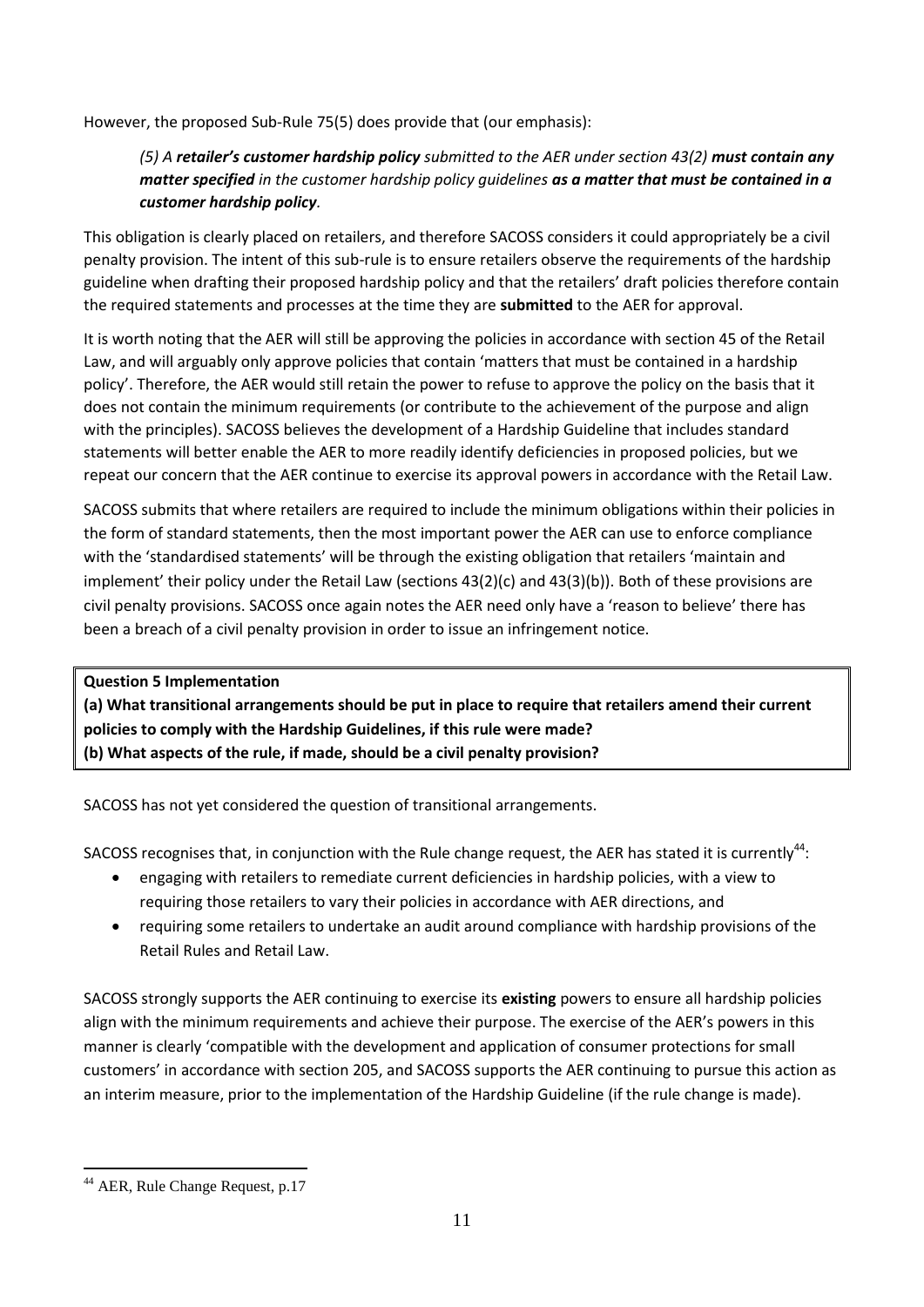SACOSS has outlined our views on what aspects of the Rule should be a civil penalty provision in Question 4, above.

#### **Question 6 Costs and benefits**

**(a) Please comment on the benefits and costs that have been identified, in terms of their adequacy in assessing the rule change proposal and any quantification of those factors. (b) Will improving hardship policies through the Hardship Guidelines result in a cost saving to consumers** 

**as a result in a reduction in bad debt? Please explain your perspective.**

SACOSS broadly agrees with the AER regarding the benefits of developing a binding Hardship Guideline, and has not assessed the costs to retailers at this stage.

In relation to whether the proposed Guideline will result in a reduction in bad debt, SACOSS refers the AEMC to our 2018 Report and our suggestion contained in Question 7, below.

In summary, SACOSS agrees that increasing energy bill debt is unacceptable, not just because of the extreme impacts on those customers struggling with debt, but also because it impacts on the community as a whole, as ultimately the cost of unpaid debt is passed on to all consumers.

In its Annual Performance Report, the AER found that energy bill debt levels increased during the 2016-17 reporting period and more electricity customers were disconnected. As noted earlier in this submission, South Australia had the largest proportion of electricity customers in debt (almost five in every 100 customers),<sup>45</sup> and the AER's performance data for the first quarter of the 2017-18 financial year indicates the energy debt crisis is worsening, with the average residential bill debt in South Australia increasing to \$919.<sup>46</sup>

It is well recognised that energy bill debt is an indicator of 'the overall affordability of energy and how quickly and effectively retailers are assisting customers'.<sup>47</sup> SACOSS acknowledges the current energy affordability crisis, but submits increasing numbers of customers with energy bill debt is a clear indication that proactive management of a customer's debt by retailers is failing.

As outlined in our 2018 Report, retailers have specific obligations to **all** customers experiencing payment difficulties under the NECF, not just hardship customers. SACOSS submits one of the most important of these obligations on retailers, is to identify '**other residential customers experiencing payment difficulties**' and to offer those customers a payment plan.<sup>48</sup> If retailers more broadly complied with this obligation, then the goal of reducing debt through early intervention and pro-active management may more easily be achieved.

'Other residential customers experiencing payment difficulties' is not defined under the Retail Law. SACOSS submits it is reasonable to interpret the phrase in accordance with its natural and ordinary meaning. SACOSS

<sup>&</sup>lt;sup>45</sup> AER's Annual Performance Report on Compliance and Performance of the retail energy market 2016-17, p.27

 $46$  Data submitted under the AER's Retail Market performance reporting guidelines (June 2012) for the period 1 July – 30 September 2017

AER's Annual Performance Report on Compliance and Performance of the retail energy market 2016-17, p.27

<sup>48</sup> Section 50(1) of the Retail Law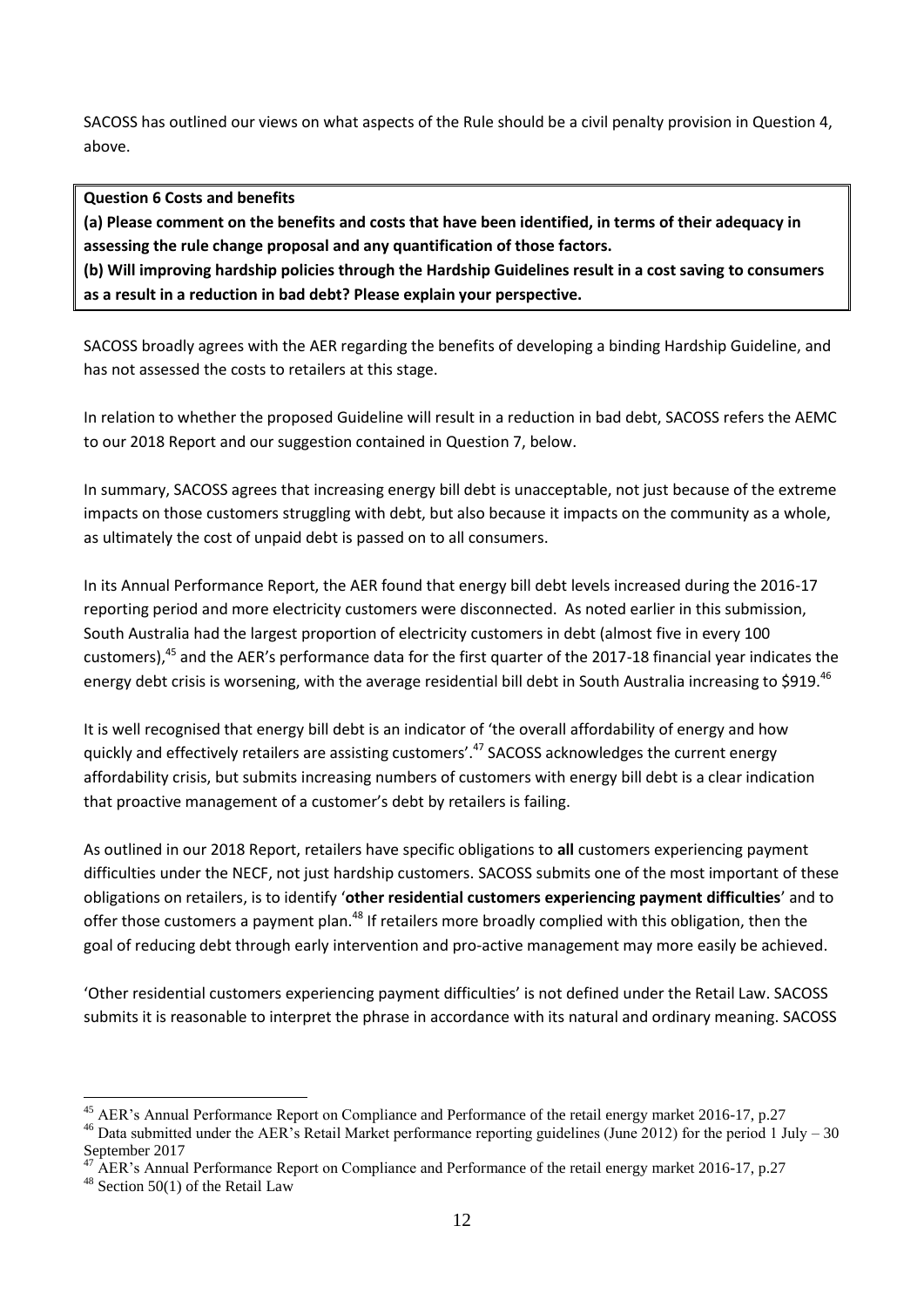suggests this category of customers could quite simply be identified as residential customers who are having trouble paying their bills, as evidenced by energy bill debt<sup>49</sup> (retailer identification), or by self-identification.

Payment plans are an important protection under the Retail Law, and operate as a form of early intervention to avoid spiralling levels of debt. The meaning and intent of section 50(1)(b) of the Retail Law is clearly to place an obligation on retailers to proactively identify and provide support to **all customers** who are not keeping up with their bills, through the establishment of payment plans.

As noted by the AER, in circumstances where energy is increasingly unaffordable, it would be reasonable to expect that the number of customers being provided with assistance via a payment plan would be increasing significantly. Conversely, the proportion of customers on payment plans **decreased** in South Australia during 2016-17.<sup>50</sup> SACOSS suggests this supports the conclusion that South Australian retailers are failing, in practice, to comply with the legal obligation in sub-section 50(1) of the Retail Law.

While SACOSS strongly supports strengthening protections for hardship customers, we submit a focus on retailers' obligations to **all** customers experiencing payment difficulties, including the very broad obligation to pro-actively offer payment plans to these customers, would assist with early identification and intervention, and may assist with avoiding spiralling levels of debt.

This very important consumer protection will **not** be covered by the proposed Guideline, as the broader group of 'customers experiencing payment difficulties' fall outside of the hardship policy obligations. Therefore, while the Hardship Guideline may improve early identification of hardship customers and access to hardship supports, it will not improve early identification of customers experiencing payment difficulties, or access to supports for those customers. In order to meaningfully address the spiralling debt levels, SACOSS submits the AER needs to use its enforcement powers to ensure retailers are complying with their obligation to offer payment plans to customers in debt, under section 50(1) (which is a civil penalty provision - the AER need only have 'reason to believe' a retailer has failed to offer a customer a payment plan in circumstances outlined in section 50(1)).

SACOSS submits retailers must do all they can to give effect to the intention of the legislature to support customers who are in need of help to pay their bills and avoid disconnection. This includes help for **all** small customers, as well as hardship customers. We recognise this is not an easy task for retailers, but in this current climate of energy affordability, we encourage retailers to dedicate resources towards meaningfully complying with their obligations, including the obligation to offer payment plans. It is the early intervention of retailers and the offer of appropriate supports which will result in a reduction in bad debt.

**Question 7 Form of rule Are there amendments that could be made to the proposed rule to better achieve the intent of the rule change request?**

<sup>&</sup>lt;sup>49</sup> Energy bill debt is defined in the AER's Performance Reporting Procedures and Guidelines to mean an amount that has been outstanding for 90 days or more

<sup>&</sup>lt;sup>50</sup> AER's Annual Performance Report on Compliance and Performance of the retail energy market 2016-17, p.29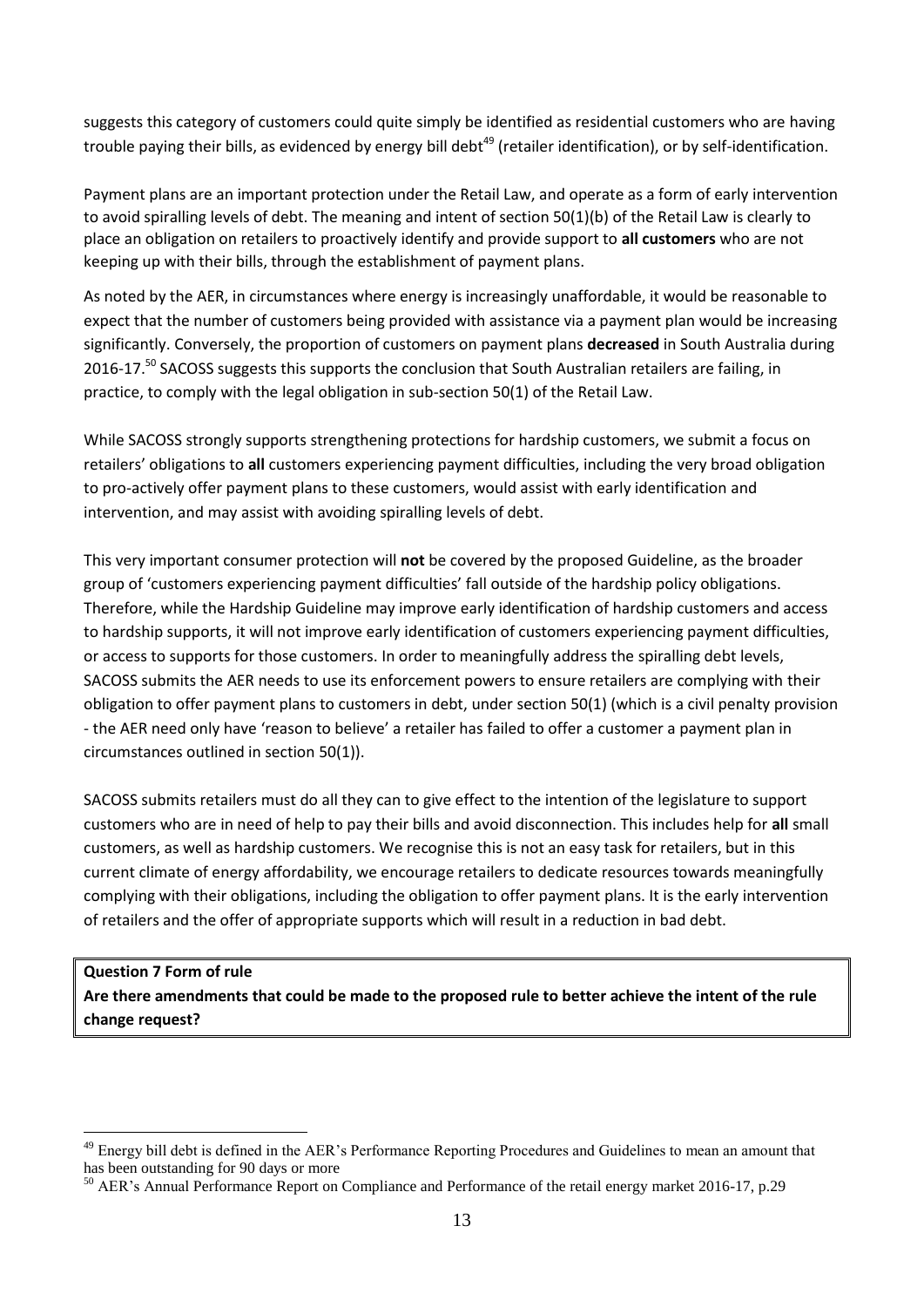As referred to throughout this submission, the Retail Law clearly creates a distinction between customers facing payment difficulties and customers facing payment difficulties due to hardship, as evidenced by the definition of 'payment plan' and 'hardship customer' in section 2 of the Retail Law:

### *'payment plan means a plan for:*

*(a) a hardship customer; or* 

*(b) a residential customer who is not a hardship customer but who is experiencing payment difficulties,* 

*to pay a retailer, by periodic instalments in accordance with the Rules, any amounts payable by the customer for the sale and supply of energy.'<sup>51</sup>*

*'hardship customer means a residential customer of a retailer who is identified as a customer experiencing financial payment difficulties due to hardship in accordance with the retailer's customer hardship policy.'<sup>52</sup>*

Therefore, under the Retail Law, a hardship customer must be identified in accordance with the retailer's customer hardship policy. Identification of customers in hardship is one of the primary purposes of the policy.<sup>53</sup>

Identification of a 'customer experiencing payment difficulties' can occur either through self-identification, or retailer identification. This is evidenced by the important consumer protection under the law relating to payment plans. The Retail Law clearly provides that retailers **must** offer and apply payment plans for 'other residential customers experiencing payment difficulties' if:<sup>54</sup>

- the customer informs the retailer in writing or by telephone that they are experiencing payment difficulties (self-identification), or
- the retailer 'otherwise believes' the customer is experiencing 'repeated difficulties' in paying the customer's bill (retailer identification), or
- the retailer 'otherwise believes' the customer requires payment assistance (broad pro-active retailer identification).

The obligation on retailers to offer payment plans is intended to be a **very broad obligation**, and should be interpreted as having a wide application. SACOSS repeats our submission that any level of 'energy bill debt',<sup>55</sup> falls within the circumstances contemplated by 'otherwise believes'. In these circumstances, SACOSS submits retailers have constructive knowledge of the customer's situation, and are under an obligation to offer assistance. The importance of this section is also recognised by the fact that it is a civil penalty provision under the law.

The Retail Rules (not the Retail Law) then go on to provide a further distinction, by providing for additional consumer protections for customers who inform the retailer (by writing or by phone) that they are experiencing payment difficulties (self-identifying customers). The Retail Rules extend the hardship customer protections relating to disconnection (Rule 111(2) and Rule 116(d))<sup>56</sup>, payment plans (Rule 33 and Rule 72)

<sup>&</sup>lt;sup>51</sup> Section 2 of the Retail Law

<sup>52</sup> Section 2 of the Retail Law

 $53$  Section 43(1)

 $54$  Section 50(1) of the Retail Law

<sup>55</sup> AS defined within the AER (Retail Law) Performance Reporting Procedures and Guidelines, April 2018, p.18

 $56$  Which are civil penalty provisions by virtue of Rule 107(2) of the Retail Rules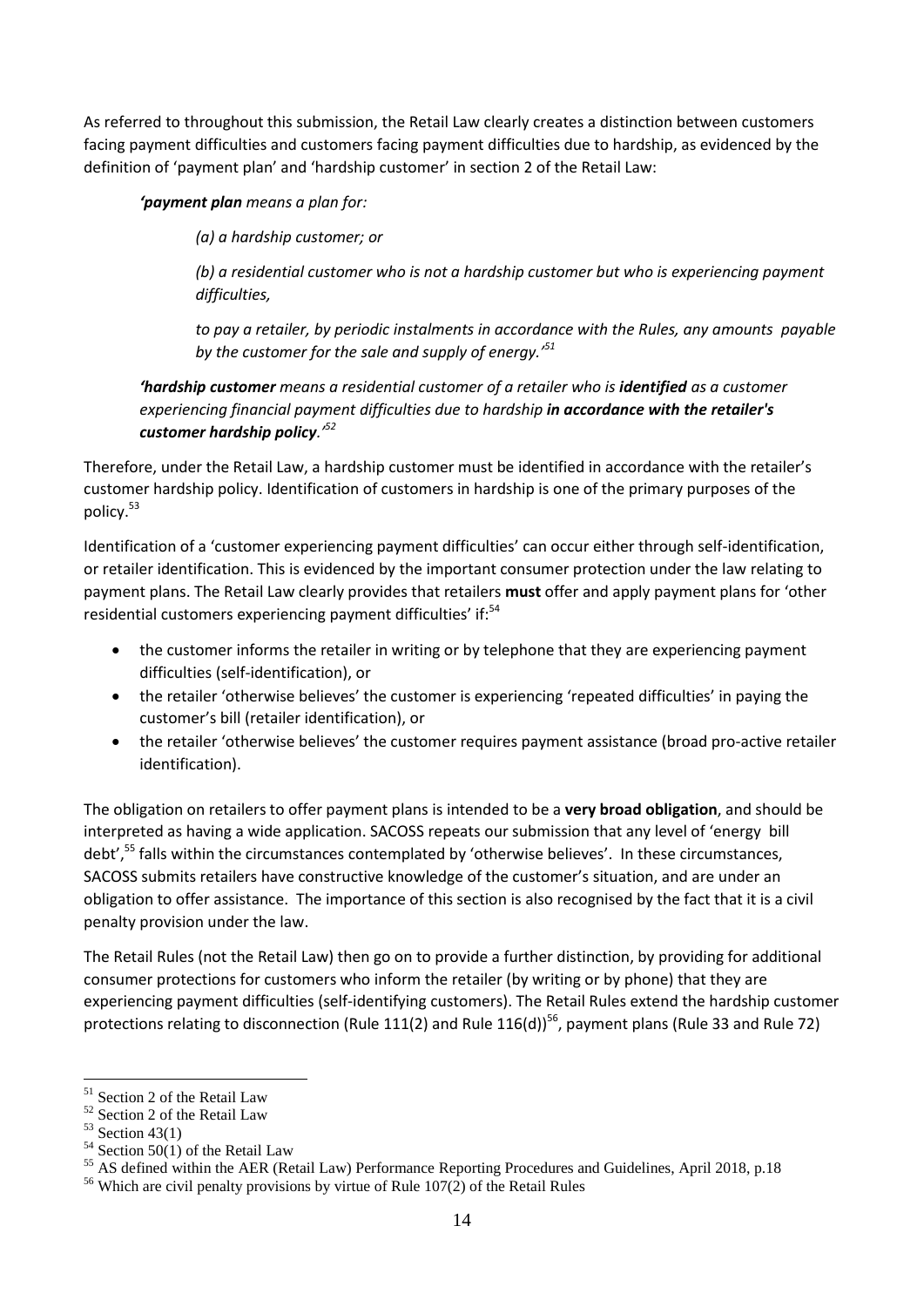and the provision of information about concessions and rebates (Rule 33(3) - which is also a civil penalty provision) to **self-identifying customers experiencing payment difficulties**.

In SACOSS' analysis of the regulatory framework then, it is apparent that different levels of consumer protections apply to three tiers of customers:

- Customers experiencing payment difficulties (pro-actively identified by the retailer)
- Customers experiencing payment difficulties (self-identified)
- Customers experiencing payment difficulties due to hardship, or 'hardship customers' (identified in accordance with retailer's identification processes in their individual hardship policies, both retailer identification and self-identification)

There is, therefore, a complexity around the application of consumer protections which operates to detract from their effectiveness. This complexity directly relates to 'identification'. SACOSS submits that the AER's Rule Change proposal to develop a Hardship Guideline presents an opportunity to simplify retailer's processes around identification of hardship customers. We recognise that improving retailers' processes around identification of hardship customers may allow for more customers to access hardship supports,<sup>57</sup> but we are greatly concerned that essential protections under the law are not being offered to the growing group customers who fall outside the hardship identification processes. The only solution would be to broaden the application of hardship supports to all customers experiencing payment difficulties, or to work to ensure retailers are supporting customers experiencing payment difficulties in accordance with their obligations under the NECF.

Therefore, whilst SACOSS strongly agrees with the AER that access to hardship supports **must** be improved, SACOSS submits that access to supports for the broader group of customers experiencing payment difficulties should not be overlooked. We, once again, repeat the following figures in support of our submission:

- In the 2016-17 reporting year, 5 in 100 customers were in energy debt in South Australia.
- Across all jurisdictions during 2016-17, 2.9 per 100 electricity customers were repaying a debt that was on average \$690.
- For the first quarter of **2017-18**, the average debt for electricity customers in South Australia had increased to \$919. 58
- **•** During 2016-17, the proportion of customers on payment plans **decreased** in South Australia.<sup>59</sup>
- Electricity disconnections increased in Queensland (up 16 per cent), ACT (up 10 per cent) and South Australia (up 3 per cent).

These are **all issues** that relate to a failure of retailers to provide adequate supports **to the broader group of customers experiencing payment difficulties**.

SACOSS believes the evidence points to a lack of understanding from retailers about their obligations to these customers, and there is a clear lack of understanding among customers of their rights and entitlements to supports. To provide clarity for customers identified as hardship customers is absolutely essential, and we would argue that clarity for customers, who are not identified as being in hardship, is equally as important (especially given the issues around retailer identification).

<sup>&</sup>lt;u>.</u> <sup>57</sup> See our discussion of the ESC Vic's Payment Difficulty Framework in our 2018 Report.

<sup>58</sup> AER Rule Change Request, p.6

<sup>59</sup> AER's Annual Performance Report on Compliance and Performance of the retail energy market 2016-17, p.29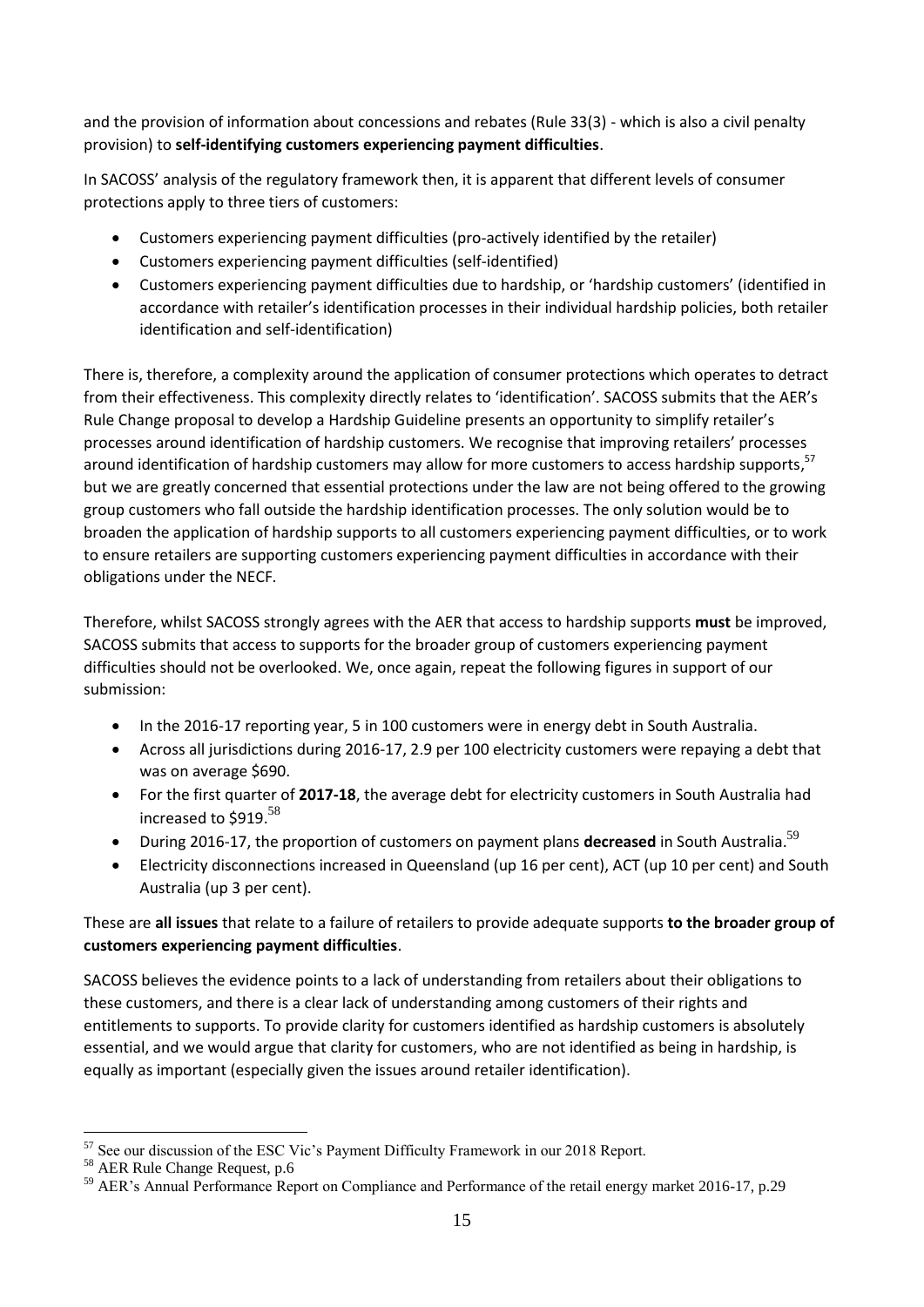SACOSS believes that clearly articulating all of a retailer's obligations under the Law and Rules to customers experiencing payment difficulties is the first step in ensuring consumer protections are more effective.<sup>60</sup> Therefore, whilst SACOSS supports the AER's Rule Change Request, SACOSS suggests the AEMC could give consideration to a more preferable rule that makes provision for the AER to develop a **Customers Experiencing Payment Difficulties and Hardship Guideline** that includes statements of retailers' obligations to **all** customers experiencing payment difficulties (perhaps requiring that the statements relating to the broader group of customers experiencing payment difficulties are published on retailers' websites and communicated broadly to all customers).

SACOSS appreciates a Rule dealing with all customers experiencing payment difficulties (including hardship customers) may not properly be situated within Part 3 of the Retail Rules, and recognises that further consideration would need to be given to the location and content of the Rule.

SACOSS submits a Rule which requires statements outlining **all** of a retailers obligations to customers experiencing payment difficulties, including hardship customers, would be 'compatible with the development and application of consumer protections for **small customers**' (the consumer protection test). The current proposed Rule, which allows for the development of a Hardship Guideline specifying retailers' obligations to hardship customers *alone*, is only compatible with the application of protections for hardship customers (as opposed to small customers generally), which then brings in the issue of retailer identification (and exclusion). SACOSS submits an alternative rule dealing with all customers experiencing payment difficulties is likely to better contribute to the relevant energy objectives than the AER's proposed rule.

SACOSS understands that the AEMC can only make a more preferable rule, where the subject of the preferable rule is consistent with the scope of the issue identified in the rule change request.<sup>61</sup> SACOSS recognises that the AER has identified the scope of the rule change request as being limited 'to Part 3 of the Retail Rules to improve the development and implementation of hardship policies for the benefit of vulnerable customers'.<sup>62</sup>

However, the body of the AER's rule change request identifies issues which can only properly be addressed through a guideline which applies to **all** customers experiencing payment difficulties. For example, in the AER's statement of issues, it identifies increased debt levels held by both hardship and non-hardship customers and increased overall electricity disconnections. SACOSS submits that these issues point to a failure of identification of hardship customers, but also a failure of the application of protections for customers experiencing payment difficulties more broadly, not just hardship customers.

We believe Issue 2 in the AER's Rule Change request, which relates to 'customers being unclear about their rights and entitlements when experiencing payment difficulties<sup>'63</sup> is not comprehensively addressed by the AER Rule Change proposal. Whilst the proposed binding Hardship Guideline may result in the rights and entitlements of hardship customers being better articulated and communicated, the guideline will not make any provision for the broader group of customers experiencing payment difficulties who are unaware of the supports to which they are entitled.

Also, in identifying the issues to be addressed by the rule change proposal, the AER point to its observation that 'customers experiencing payment difficulties are not receiving a consistent level of assistance, and the implementation of their rights and entitlements under the Retail Law can differ depending on their

<sup>&</sup>lt;u>.</u> <sup>60</sup> Importantly, this includes clearly articulating retailers' very broad obligation to offer payment plans under section 50(1) of the Retail Law.

 $^{61}$  AEMC, Applying the energy objectives – a guide for stakeholders, 1 December 2016, p.10

 $62$  AER, Rule Change Request, p.18

<sup>63</sup> AER, Rule Change Request, p.10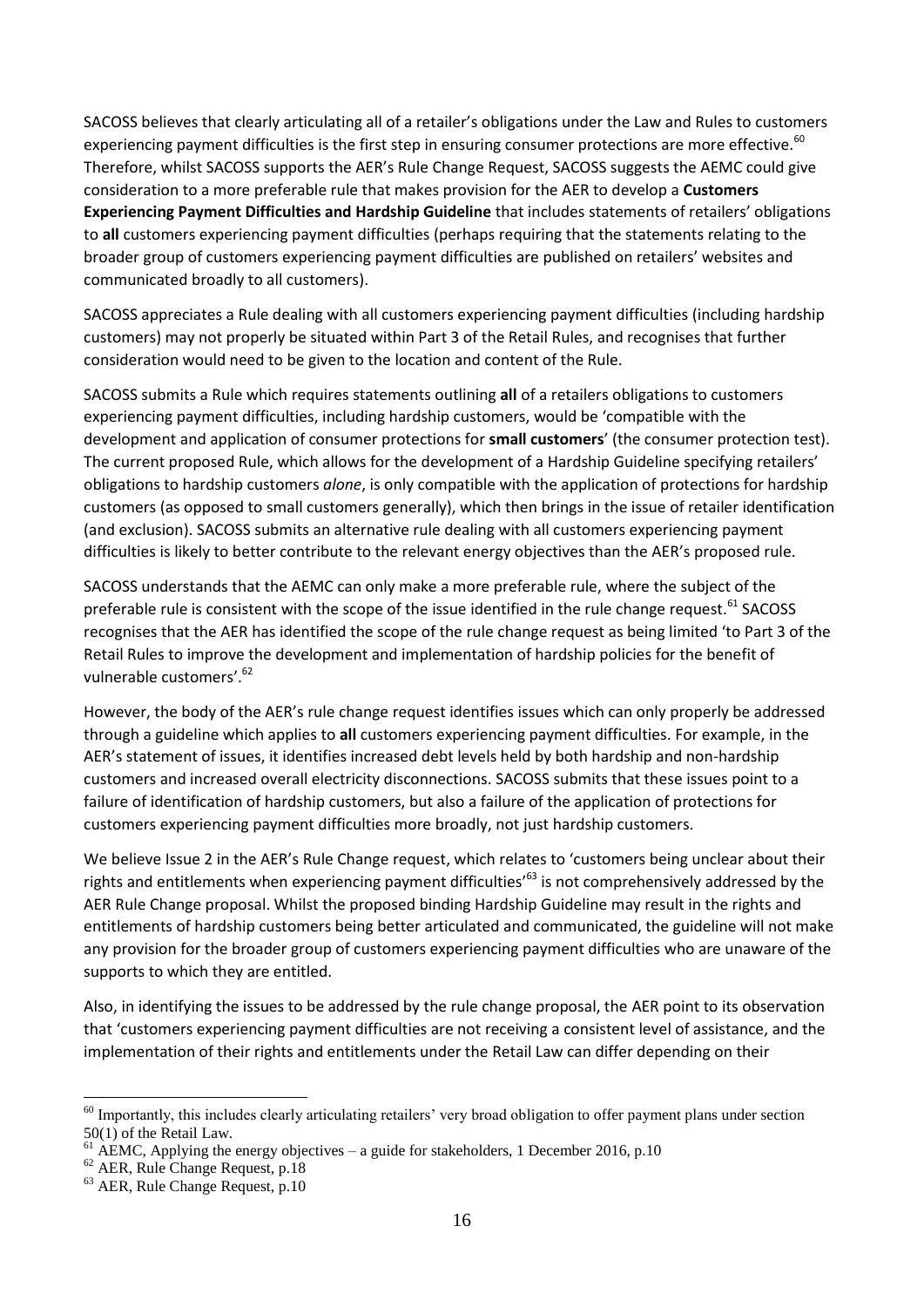retailer'.<sup>64</sup> SACOSS would suggest a solution which just addresses hardship obligations represents a **missed opportunity to more fully address the consistency of supports offered to all customers experiencing payment difficulties under the NECF**.

SACOSS therefore believes a more preferable rule could make provision for standard statements of retailers' obligations to hardship customers *and* customers experiencing payment difficulties (in line with the Retail Law and Retail Rules). We have not fully developed our thinking on the proposed form of the Guideline, but suggest it could be divided into two sections, one dealing with consumer protections for the broader group of customers, and the other dealing with consumer protections for hardship customers (in line with the AER's current proposal). The additional statements in the first section could cover what customers can expect to receive if they are having payment difficulties, **but are not hardship customers**, including statements relating to:

- payment plans (for retailer-identified customers)
- payment plans established in accordance with the requirements of Rule 72 (for self-identified customers)
- the provision of information to customers about government funded energy rebate, concession or relief schemes (self-identified customers)
- protection from being placed on a shortened collection cycle (all customers experiencing payment difficulties)
- protection from debt recovery action (all customers experiencing payment difficulties) and
- protection from disconnection (with particular protection for customers who have self-identified).

For example, SACOSS submits a standard statement reflecting the retailer's obligations to self-identifying customers, could be required to be published on retailers' websites and could simply state:

# **You don't have to be a hardship customer to get help from us. These are our obligations to you:**

## **If you tell us (in writing or by phone) that you are experiencing payment difficulties, we will:**

## *Offer you a payment plan*

- We will establish the payment plan having regard to your capacity to pay, your arrears and your expected energy consumption.
- We will offer you the option to pay for energy in advance, arrears or by instalments.
- We will inform you of the length of the plan, the amount of the instalments, how often they have to be paid and the date when each instalment is due.
- If you are in arrears we will tell you how many instalments you need to pay, to cover the arrears.
- If you want to pay in advance, we will tell you how these instalments are calculated.

## **If we don't do these things, we may face a civil penalty.**

Additional Statements relating to disconnection obligations and information around concessions and rebates could also be included in a similar way.

SACOSS understands that consideration of our suggestion may not be possible at this stage. In this case, we therefore restate that, in relation to the form of the AER's existing proposed Rule 75, we believe the Rule

<sup>1</sup> <sup>64</sup> AER, Rule Change Request, p.10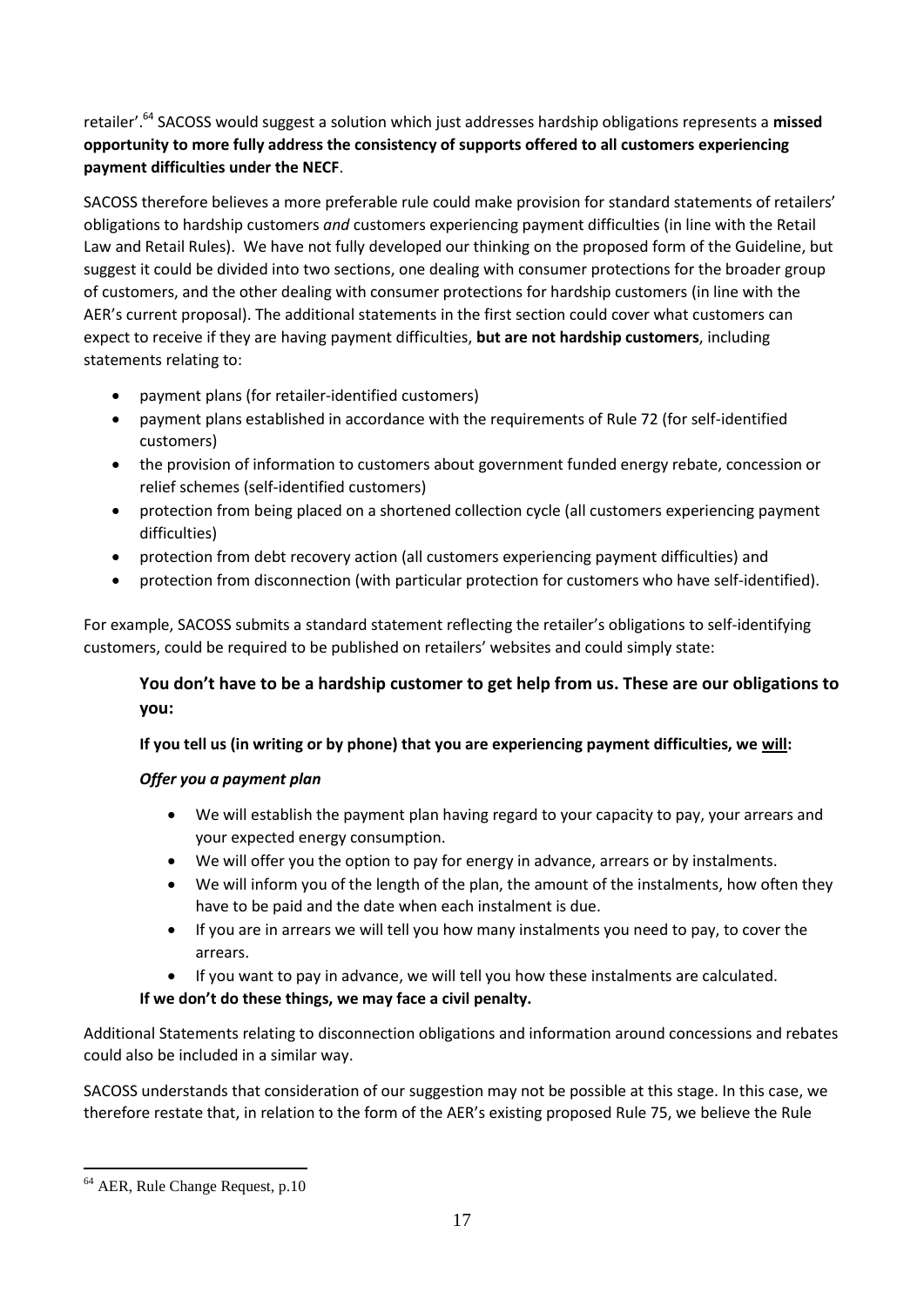should be separate from the rule relating to Hardship Program Indicators, and the existing Rule 75 should remain unchanged (for reasons outlined in Question 2, above).

### **Question 8 Other issues**

**Please identify broader issues with regards to hardship and affordability that may not be addressed by this rule change, if made.**

### **Concessions**

Although a consideration of the broader issues associated with hardship are outside the scope of this rule change request, the issues around the application of concessions for vulnerable consumers are of central importance in providing effective supports to customers experiencing payment difficulties. The AER found that in 2016-17 only 39 per 100 electricity customers on hardship programs in South Australia received concessions, compared with 78 per 100 in Tasmania.<sup>65</sup>

SACOSS' 2018 Report recommends the South Australian concession scheme be reviewed, in line with the recommendation of the AEMC and SACOSS' [costs of living policies,](https://www.sacoss.org.au/sites/default/files/Cost%20of%20Living%20Policies_FINAL.pdf) to ensure vulnerable energy consumers are able to access adequate supports. SACOSS encourages the AEMC to have regard to our 2018 Report and Cost of Living Policies. We confirm that we are working to encourage the South Australian government to develop a percentage based concession scheme and allow for retailers to administer the scheme.

### **Definition of 'hardship customer'**

In our 2018 Report, and within this submission, we have commented on the definition of 'hardship customer' under the Retail Law, which we consider represents a limitation on the application of supports for customers experiencing payment difficulties under the current framework. We have noted that if the AER can bring some consistency to the retailers' identification processes of hardship customers through the development of standard statements outlining retailer identification and self-identification processes, then this may go some way towards addressing the issue. The AER has broadly indicated that the statements will be developed 'in conjunction with industry and informed by consumer research'.<sup>66</sup> The issue of identification is a key focus for SACOSS and we will take a keen interest in the development of standard statements dealing with identification, with a view to broadening the application of, and access to, hardship protections.

SACOSS supports the AEMC looking more closely at the operation of the definition of 'hardship customer' under the Retail Law, and its impact on the effectiveness of supports for consumers experiencing payment difficulties under the NECF, recommending law changes if appropriate.

## **AEMC's Review to assess how retailers support customers in financial difficulty**

SACOSS also supports the recommendation contained in the AEMC's recently published 2018 Retail Review that the AEMC assess how retailers support customers in financial difficulty.<sup>67</sup> The AEMC stated the review would look at 'the support options retailers provide commercially, and how these operate with required hardship provisions, identifying and benchmarking best practice'.<sup>68</sup> SACOSS supports the AEMC reviewing the support options retailers provide commercially to **all** customers experiencing payment difficulties, and providing an assessment of how these operate with retailers **obligations to all customers experiencing payment difficulties** (including retailer identified, self-identified and hardship customers) under the NECF.

 $66$  AER, Rule Change Request, p.14

<sup>&</sup>lt;sup>65</sup> AER's Annual Performance Report on Compliance and Performance of the retail energy market 2016-17, p.33

<sup>&</sup>lt;sup>67</sup> Unless advised otherwise by the COAG Energy Council, by January 2019.

<sup>68</sup> AEMC, 2018 Retail Energy Competition Review, Final Report, 15 June 2018 Final Report p. xiii